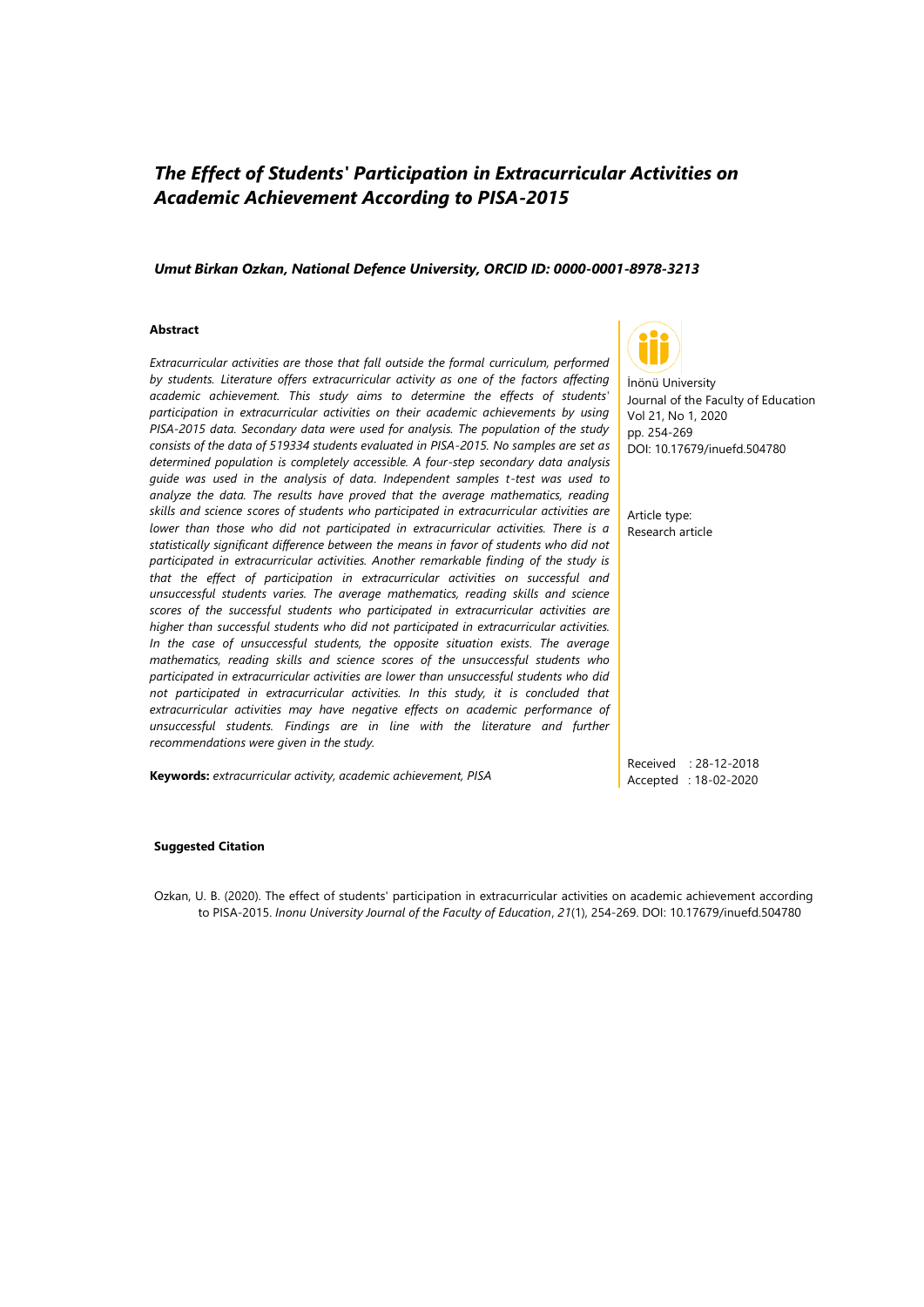# **EXTENDED ABSTRACT**

# **Introduction**

The term of extracurricular activities refers to all activities performed outside the formal (compulsory) curriculum of the school (Annu & Sunita, 2015). More broadly, extracurricular activities can be defined as academic or non-academic activities performed by students through student associations, student groups, and/or school sponsorship, apart from the course hours and curriculum (Jamal, 2012). According to Masoni (2011), these activities can be sporting activities, associations, debates, theater, school publications, student council and other social events. It can be said that these activities contribute to the students' enjoyment, take them away from the school pressure and contribute to their individual, social and mental development (Lawhorn, 2008; Massoni, 2011; McNeal Jr, 1999). At the same time, students participating in such activities devote some of their time, labor, concentration and financial resources to these activities. These two opposite situations bring about the controversy over whether the participation in extracurricular activities is a factor affecting the academic success of the students.

Although a positive relationship has been shown in most of the studies conducted to examine the relationship between student participation in extracurricular activities and student academic achievement (Fredricks, 2012; Lawhorn, 2008; Lipscomb, 2007; Mehus, 1932; Moriana et al., 2006; Stearns and Glennie, 2010; Trudeau and Shephard, 2008), there is still a severe conflict of ideas among the educators about extracurricular activities (Melman, Little, & Akin-Little, 2007; Pros et al., 2015; Shaw, Caldwell, & Kleiber, 1996). Considering the studies showing that students' participation in extracurricular activities affect their academic achievement, it is generally seen that they are conducted with a small number of participants at the local level and with easily accessible sample group (Fredricks, 2012; Moriana et al., 2006; Stearns and Glennie, 2010; Melman et al., 2007; Pros et al., 2015; Shaw et al., 1996; Trudeau and Shephard, 2008). Working with a data set in an international platform and with a larger sample size, such as PISA, can provide a broader view of the impact of participation in extracurricular activities on academic achievement. The basis of this idea is the evaluation of the outcomes of the education system through international assessments that measure the students' knowledge and skill levels (Oral & McGivney, 2013). Inspired by the PISA data, determining the impact of participation in extracurricular activities on academic achievement can be effective in the decisions to be taken to improve the quality of education and in the development of national education policies.

# *Purpose*

This study aims to determine the effects of students' participation in extracurricular activities on their academic achievements by using PISA-2015 data. Thanks to this, it is supposed that the quality of education could develop and considering the study results, proper decisions could be made regarding the improvement of students' academic performance. The fact that there is no study in the literature to determine the effect of participation in extracurricular activities on academic achievement, taking the PISA2015 as the basis, makes this study important.

# *Method*

Secondary data was used for analysis. The population of the study is consists of the data of 519334 students evaluated in PISA-2015. 79974 of those students answered the question about participation in extracurricular activities. In order to find an answer to the question of whether PISA-2015 mathematics, reading skills and science achievement scores differed significantly according to their participation in extracurricular activities, t-test was performed. In addition, the t-test was used to determine whether the mathematics, reading skills and science scores of successful and unsuccessful students who answered the question related to participation in extracurricular activities were significantly different taking their participation in extracurricular activities into account. Independent samples t-test was used to analyse the data. In mathematics, reading skills, and science tests, students who scored above the PISA scale average (500 points) were accepted as successful and the analyses were made accordingly. In mathematics, reading skills, and science subject areas, 10 plausible values were determined for each student. In this study, the analysis was applied separately for each plausible value.

# *Findings*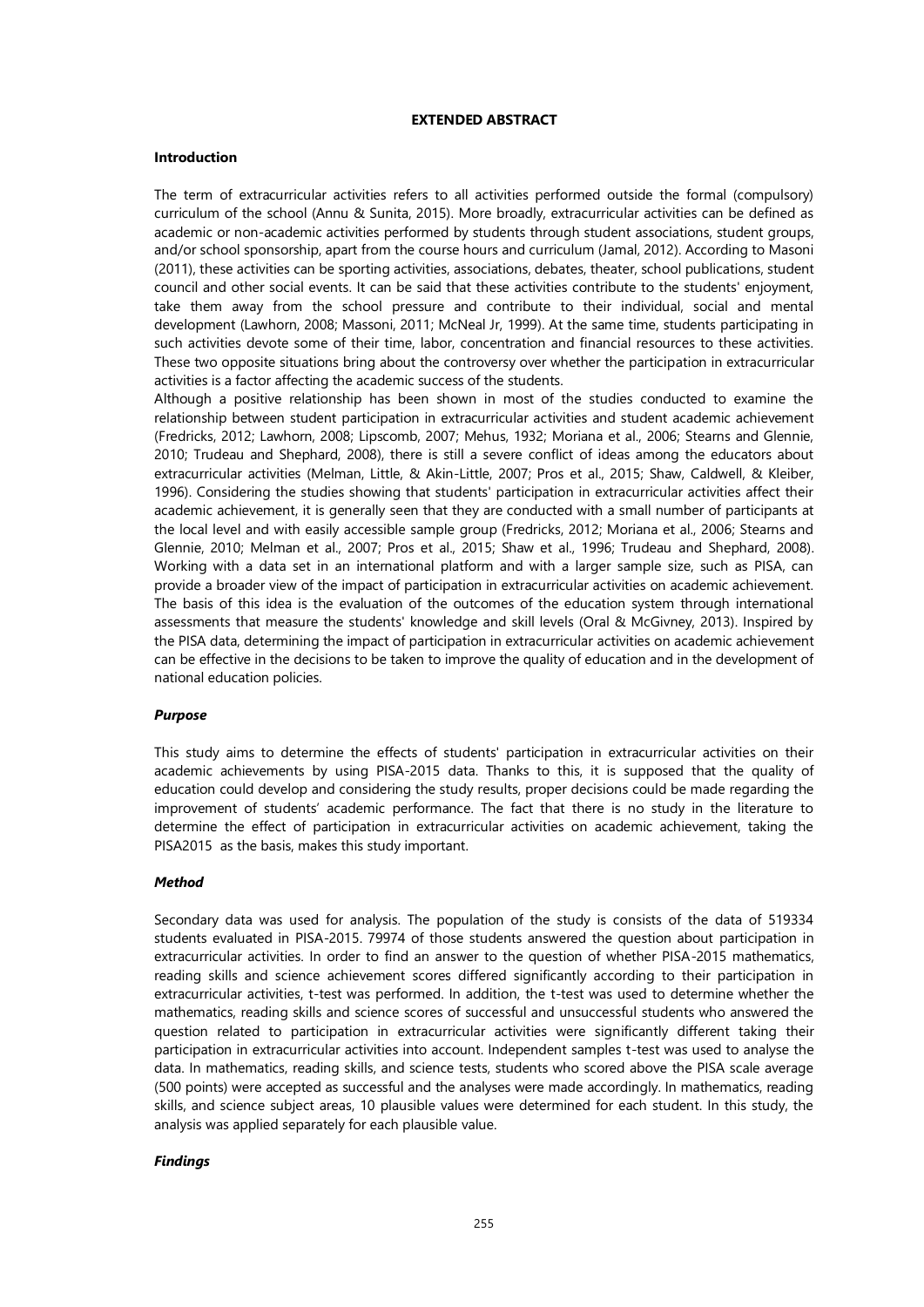Mathematics, reading skills, and science average scores of students who participated in extracurricular activities are lower than those who have not participated in extracurricular activities. There is a statistically significant difference between the means in favor of students who have not participated in extracurricular activities. Therefore, it can be said that participation in extracurricular activities has a significant effect on students' math, reading skills, and science scores.

Another remarkable finding of the study is that the effect of participation in extracurricular activities on successful and unsuccessful students varies. Mathematics, reading skills and science average scores of successful students who participated in extracurricular activities are higher than successful students who did not participated in extracurricular activities. In the case of unsuccessful students, the opposite situation exists. Mathematics, reading skills and science average scores of unsuccessful students who participated in extracurricular activities are lower than unsuccessful students who have not participated in extracurricular activities. The statistically significant difference between the mean scores is between 2-4 points for successful students and at minimum 20 points for unsuccessful students.

# *Discussion & Conclusion*

Students who did not participate in extracurricular activities received higher scores in PISA-2015 mathematics, reading skills and science tests. In parallel with the findings of Broh (2002), Melman et al. (2007), Pros et al. (2015), and Shaw et al. (1996), the findings of this study support the belief that participation in extracurricular activities adversely affects students' academic achievement. Mathematics, reading skills, and science test scores of successful students who participated in extracurricular activities were significantly higher than those who did not. The conclusions of most of the studies in literature regarding the positive effect of participation in extracurricular activities on the achievement of students (Fredricks, 2012; Knifsend and Graham, 2012; Lawhorn, 2008; Lipscomb, 2007; Mehus, 1932; Moriana et al., 2006; Stearns & Glennie, 2010; Trudeau & Shephard, 2008) are consistent with the results of this study in the context of successful students. The fact that there are no significant differences among the scores in six plausible values and the differences among the other plausible values are as low as 2-4 points makes this question open to discussion: Does involvement in extracurricular activities actually improve outcomes for individual students, or do better students simply tend to get involved in more extracurricular activities? Looking at the effect of extracurricular activities in the academic performance of unsuccessful students can shed light on this discussion.

The scores of the unsuccessful students who participated in extracurricular activities were significantly lower than those who did not. In all analyses conducted with 30 possible values, the score of unsuccessful students who participated in extracurricular activities was at least 20 points lower than those who did not. It can be argued that the idea of participation in extra-curricular activities increases the academic success does not apply to unsuccessful students. However, it makes it compulsory for researchers to re-evaluate the idea that participating extracurricular activities positively affect the academic success of the students.

As a result, extracurricular activities can have a negative effect on the academic performance of especially unsuccessful students, even if they increase the academic achievement of successful students. Therefore, it whether these activities actually improve the student's academic performance should be better evaluated. According to the results of the study, suggestions below could be offered:

- Students who want to participate in extra-curricular activities may be asked to evaluate whether they will be adversely affected if they fulfill them by giving information about the time, energy, mental and physical resilience and budget required for the extra-curricular activity they want to attend,

- As the extracurricular activities have a negative effect on unsuccessful students' achievement scores; school administrations, teachers and parents could put some limitations on the time those students allocate and the effort they put on the extracurricular activities,

- In case of a decrease in academic success of successful students who participate in extracurricular activities, whether the potential reason is the participation to those activities must be determined and those students could be encouraged to take required measures,

- Extensive and long-term research could be conducted to reveal the effect of the complex structure of participation in extracurricular activities on academic achievement. To illustrate, the influence of; the time spent for the extracurricular activities, frequency of participation, or the number of participated activities, on the academic success could be explained.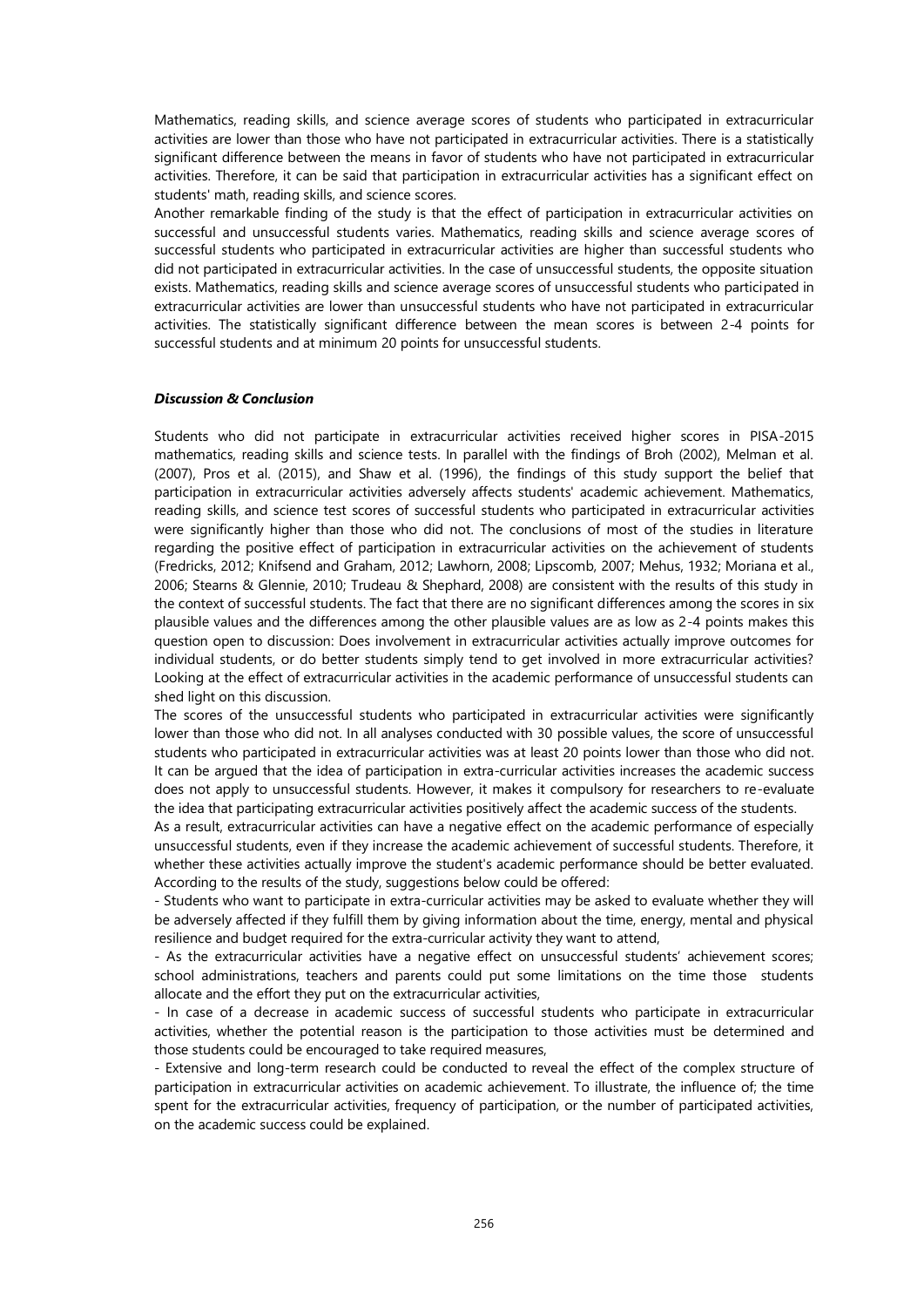# *PISA-2015 Verilerine Göre Öğrencilerin Ders Dışı Etkinliklere Katılımlarının Akademik Başarılarına Etkisi*

## *Umut Birkan Özkan, Milli Savunma Üniversitesi, ORCID ID: 0000-0001-8978-3213*

## **Öz**

*Ders dışı etkinlikler, öğrenciler tarafından gerçekleştirilen normal eğitim programı dışında kalan faaliyetlerdir. İlgili alanyazına göre ders dışı etkinliklere katılım, akademik başarıyı etkileyen faktörlerden biridir. Bu çalışma, PISA-2015 verilerini kullanarak öğrencilerin ders dışı etkinliklere katılımının akademik başarılarına etkisini belirlemeyi amaçlamaktadır. Bu çalışmada analiz için ikincil verilerden yararlanılmıştır. PISA-2015'de değerlendirmeye alınan 519334 öğrenciye ait veriler araştırmanın evrenini oluşturmaktadır. Tespit edilen evrenin tamamına ulaşıldığından ayrıca örneklem tayinine gidilmemiştir. Toplanan verilerin incelenmesinde dört adımdan oluşan ikincil verilerin analizi kılavuzu kullanılmıştır. Elde edilen verilerin analizinde bağımsız örneklemler için t-testi kullanılmıştır. Araştırma bulgularına göre, ders dışı etkinliklere katılan öğrencilerin matematik, okuma becerileri ve fen puan ortalamaları, ders dışı etkinliklere katılmayan öğrencilerden düşüktür. Ortalamalar arasında ders dışı etkinliklere katılmayan öğrenciler lehine istatistiksel açıdan anlamlı farklılık vardır. Araştırmanın bir diğer çarpıcı bulgusu ise başarılı ve başarısız öğrencilerde ders dışı etkinliklere katılımın başarıya etkisinin farklılık göstermesidir. Ders dışı etkinliklere katılan başarılı öğrencilerin matematik, okuma becerileri ve fen değerlendirmesinden aldıkları puanların ortalaması, ders dışı etkinliklere katılmayan öğrencilerden yüksektir. Başarısız öğrencilerde ise tam tersi bir durum vardır. Ders dışı etkinliklere katılan başarısız öğrencilerin matematik, okuma becerileri ve fen değerlendirmesinden aldıkları puanların ortalaması, ders dışı etkinliklere katılmayan öğrencilerden düşüktür. Bu araştırmada, ders dışı etkinliklerin özellikle başarısı düşük öğrencilerin akademik performansları üzerinde olumsuz yönde etkiler meydana getirebileceği sonucuna varılmıştır. Sonuçlar, ilgili alanyazınla göreceli olarak uyumludur. Çalışma sonuçlarına dayanarak önerilerde bulunulmuştur.*

**Anahtar Kelimeler:** *Ders Dışı Etkinlikler, Akademik Başarı, PISA*



İnönü Üniversitesi Eğitim Fakültesi Dergisi Cilt 21, Sayı 1, 2020 ss. 254-269 DOI: 10.17679/inuefd.504780

Makale türü: Araştırma makalesi

Gönderim Tarihi : 28-12-2018 Kabul Tarihi : 18-02-2020

#### **Önerilen Atıf**

Özkan, U. B. (2020). PISA-2015 verilerine göre öğrencilerin ders dışı etkinliklere katılımlarının akademik başarılarına etkisi. *İnönü Üniversitesi Eğitim Fakültesi Dergisi*, *21*(1), 254-269. DOI: 10.17679/inuefd.504780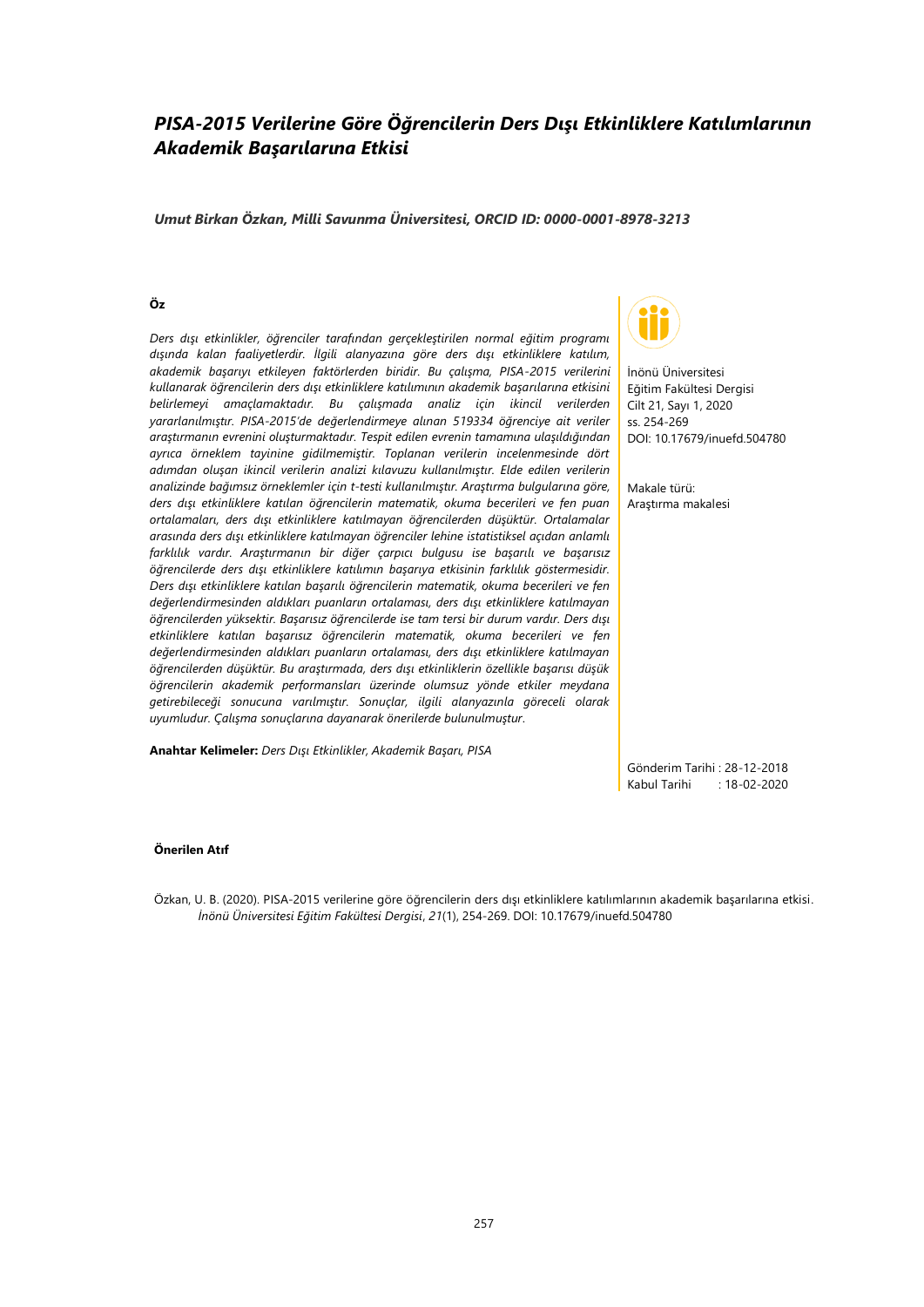Ders dışı etkinlikler terimi, okulun düzenli (zorunlu) eğitim programının dışında yapılan tüm faaliyetleri ifade eder (Annu ve Sunita, 2015). Daha geniş bir biçimde ders dışı etkinlikler; öğrenci dernekleri, öğrenci grupları ve/veya okul sponsorluğu altında öğrenciler tarafından yürütülen ancak normal ders saatinin ve eğitim programının dışında gerçekleşen, akademik veya akademik olmayan etkinlikler olarak tanımlanabilir (Jamal, 2012). Massoni'ye (2011) göre bu etkinlikler sportif faaliyetler, dernekler, münazaralar, tiyatro, okul yayınları, öğrenci konseyi ve diğer sosyal etkinlikler olabilir. Bu etkinliklerin, öğrencilerin keyif almasını sağladığı, okul baskısından uzaklaştırdığı, bireysel, toplumsal ve zihinsel gelişimlerine katkıda bulunduğu söylenebilir (Lawhorn, 2008; Massoni, 2011; McNeal Jr, 1999). Aynı zamanda bu tür etkinliklere katılan öğrenciler, zamanlarının, emeklerinin, konsantrasyonlarının ve maddi kaynaklarının bir bölümünü bu faaliyetlere ayırmaktadırlar. Bu iki zıt durum, ders dışı etkinliklere iştirak etmenin öğrencilerin akademik başarısına etki eden bir faktör olup olmadığı üzerindeki tartışmaları da beraberinde getirmektedir.

Öğrencilerin ders dışı etkinliklere katılımı ile öğrenci akademik başarısı arasındaki ilişkiyi incelemek için yapılan çalışmaların çoğunda olumlu bir ilişki olduğu gösterilse de (Fredricks, 2012; Lawhorn, 2008; Lipscomb, 2007; Mehus, 1932; Moriana ve diğerleri, 2006; Stearns ve Glennie, 2010; Trudeau ve Shephard, 2008) eğitimciler arasında ders dışı etkinliklere yönelik şiddetli bir fikir çatışması hâlâ mevcuttur (Melman, Little, ve Akin-Little, 2007; Pros ve diğerleri, 2015; Shaw, Caldwell, ve Kleiber, 1996). Sportif faaliyetler, kulüpler ve diğer ders dışı etkinliklerin öğrencilere verdiği zevklerin ötesinde avantajlara sahip olduğunu belirten Lawhorn (2008:16)'a göre bu uğraşılar, öğrencilere kişisel, sosyal ve entelektüel gelişmelerinde yardımcı olmaktadır. Bu konuda yapılan ilk çalışmalardan birisi olan Mehus'un (1932) araştırması, ders dışı etkinliklere katılımın düşük okul başarısı için anlamlı bir faktör olmadığını göstermiştir. Yakın tarihli yapılmış çalışmalarda da benzer sonuçlar elde edilmiştir. Örneğin, Moriana ve diğerleri (2006) tarafından rastgele seçilmiş 222 öğrenciyle gerçekleştirilen çalışmada, ders dışındaki etkinliklere katılan öğrencilerin daha iyi bir akademik performans gösterdiği sonucuna ulaşılmıştır. Lipscomb'un (2007), 16305 öğrenciden toplanan verilere dayandırdığı çalışmasında, sportif faaliyetlere katılımın matematik ve fen testi puanlarında yüzde 2'lik, kulüplere katılımın matematik test puanlarında yüzde 1'lik bir artışla ilişkili olduğu bulunmuştur. Fredricks'in (2012) onuncu sınıf öğrencilerini kapsayan çalışmasında, ders dışı etkinliklere katılımın genişliği (iştirak edilen etkinlik sayısı) ve yoğunluğu (etkinliklere ayrılan süre) ile matematik başarı testi puanları arasında pozitif yönde ilişki olduğunun altı çizilmektedir. Stearns ve Glennie (2010), okulun akademik ve sportif faaliyetler için katılım fırsatları sunmasının akademik başarı üzerinde olumlu ve anlamlı bir etkiye sahip olduğunu vurgulamaktadır. Trudeau ve Shephard (2008), fiziksel etkinliklerin konsantrasyon, hafıza ve sınıf davranışları üzerinde olumlu etkisi olduğunu ve fiziksel etkinlikler ile entelektüel performans arasındaki pozitif ilişkiyi belirtmiştir. Bu çalışmalar, okullarda öğrencinin toplam gelişimine yönelik ders dışı etkinliklerin yararlı olduğunu ve öğrencilerin akademik başarısını olumlu yönde etkilediğini ileri sürmektedir.

Farklı görüşte olan bir kesim ise ders dışı etkinliklerin akademik başarıyı olumsuz yönde etkileyebileceğini ortaya koyan çalışmalar sunmuşlardır (Melman ve diğerleri, 2007; Pros ve diğerleri, 2015; Shaw ve diğerleri, 1996). Örneğin, Pros ve diğerlerinin (2015), 573 ilkokul öğrencisiyle yaptığı çalışmada, haftada beş saatten fazla yapılan ders dışı spor etkinliklerinin yetersiz dinlenme durumlarıyla birleştiğinde kötü notların alınmasına neden olduğu bulunmuştur. Bir diğer çalışma olan Melman ve diğerlerinin (2007) lise öğrencileriyle gerçekleştirdikleri araştırmanın sonuçları ise öğrencilerin hem çalışmanın yapıldığı dönemde hem de tüm yıl boyunca ders dışı etkinliklere katıldığı zaman miktarı ne kadar fazlaysa, bildirmiş oldukları kaygı düzeylerinin de o kadar yüksek olduğunu göstermiştir. Yüksek kaygı düzeyinin akademik başarıyı azaltan bir etken olması (Afolayan ve diğerleri, 2013; Dawood ve diğerleri, 2016; Polat, 2017; Shakir, 2014; Vitasari ve diğerleri, 2010), ders dışı etkinliklere ayrılan fazla zamanın akademik başarıyı düşürebileceğini işaret etmektedir. Shaw ve diğerleri (1996), serbest zaman etkinlikleri sırasında öğrencilerin (özellikle kadınların) okul dışı durumlarının yanı sıra okul içi durumlarını da etkileyen yüksek düzeyde stres yaşadıklarını bulgulamıştır. Kaygı gibi akademik başarıyı olumsuz yönde etkileyen bir faktör olan strese (Elias ve diğerleri, 2011; Mehfooz ve Haider, 2017; Saqib ve Rehman, 2018) sebep olabilen ders dışı etkinlikler, akademik başarıyı düşürebilecek stres kaynaklarından biri haline gelebilir.

Öğrencilerin ders dışı etkinliklere katılımının akademik başarılarını etkilediğini ortaya koyan ve yukarıda belirtilen çalışmalar göz önüne alındığında, genellikle az sayıda katılımcıyla, yerel düzeyde ve kolay ulaşılabilir örneklem grubuyla yapıldıkları görülmektedir. PISA (Uluslararası Öğrenci Değerlendirme Programı) gibi uluslararası bir platformda ve örneklem büyüklüğünün fazla olduğu bir veri setiyle çalışmak, ders dışı etkinliklere katılımın akademik başarıya etkisi konusunda daha net bir görüş sağlayabilir. Öğrencilerin bilgi ve beceri düzeylerini ölçen uluslararası değerlendirmeler yoluyla eğitim sisteminin çıktılarına ilişkin değerlendirmeler yapılabilmesi (Oral ve McGivney, 2013) bu düşünceye temel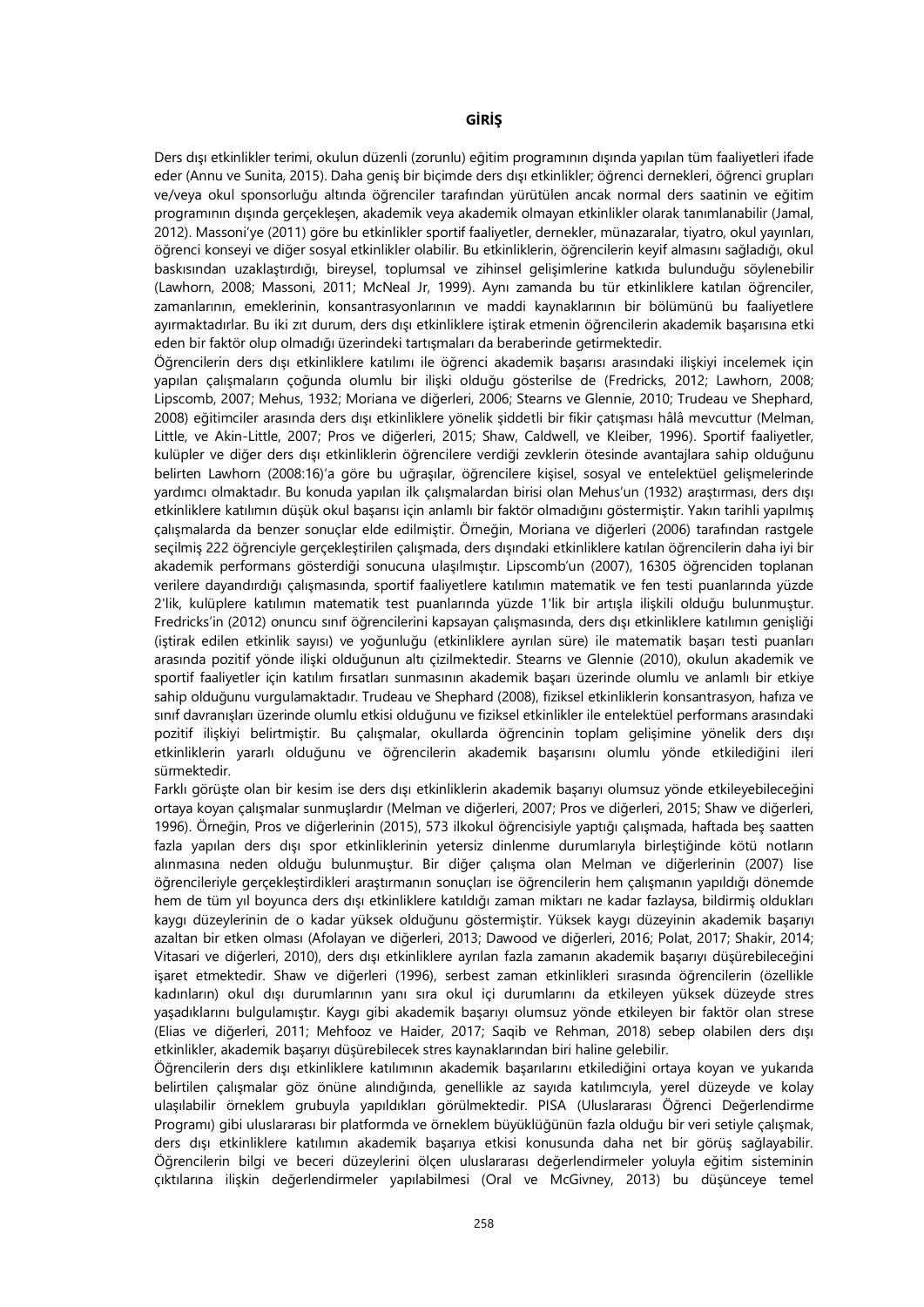oluşturmaktadır. Genel olarak, uluslararası öğrenci başarısı ölçümleri, ulusal ve uluslararası eğitim politikalarının geliştirilmesinde giderek daha kritik hale gelmektedir (Horsley ve Sikorová, 2014). Buna olanak sağlayan uluslararası değerlendirmelerden biri olan PISA'nın göstergeleri, eğitim sistemlerini açıklayan mercekler olarak görülmektedir (Breakspear, 2014). Bu görüşlerden yola çıkarak, ders dışı etkinliklere katılımın öğrencilerin akademik başarısına etkisi, sonuçları açıklanan son PISA uygulaması olan PISA-2015 verileri kullanılarak belirlenebilir.

PISA'da 15 yaşındaki öğrenciler, matematik, okuma becerileri ve fen alanlarında değerlendirmeye alınmaktadır (Milli Eğitim Bakanlığı [MEB], 2010). Bunun yanında öğrencilere, öğretmenlere, velilere ve okul yöneticilerine sosyoekonomik ve kültürel arka planlarını tespit etmeye yönelik anketler uygulanmaktadır. Bu anketler, öğrencilerin akademik başarılarını etkileyen eğitimsel ve toplumsal faktörlere ilişkin veriler sağlamaktadır (Oral ve McGivney, 2013). Öğrenci anketi, öğrencilerin ders dışı etkinliklere katılım durumu hakkında bilgi toplanmasını sağlayan soruları da içermektedir. Bu verilerden yola çıkarak, ders dışı etkinliklere katılımın akademik başarıya etkisinin belirlenmesi, eğitimin kalitesinin artırılması yönünde alınacak her düzeydeki kararda ve ulusal eğitim politikalarının geliştirilmesinde etkili olabilir. Bu nedenle, bu çalışma, PISA-2015 verilerini kullanarak öğrencilerin ders dışı etkinliklere katılımının akademik başarılarına etkisini belirlemeyi amaçlamaktadır. Böylece eğitimin niteliğinin geliştirilmesi ve öğrencilerin akademik performanslarının yükseltilmesi için alınacak kararlara katkı sağlayacağı düşünülmektedir. PISA-2015 değerlendirmesine katılmış ülkelerin verilerine dayalı olarak ders dışı etkinliklere katılımın akademik başarıya etkisini belirlemeye yönelik alanyazında herhangi bir çalışma olmaması da bu çalışmayı önemli hale getirmektedir. Çalışmanın hem politika yapıcılar, hem akademisyenler, hem de konuyla ilgilenen diğer paydaşlara net bir perspektif sunacağı, önerilerin yeni kararlara ve çalışmalara yol gösterebileceği düşünülmektedir.

## **YÖNTEM**

Bu çalışmada, ikincil verilerin analizleri yapılmıştır. İkincil verilerin analizi, alanyazının gözden geçirilmesi, farklı araştırma yöntemleriyle orijinal araştırma sorularına cevap verilmesi veya eski verilerle yeni soruların yanıtlanması amacıyla mevcut bir veri tabanının analizi şeklinde tanımlanabilir (Turner, 1997). İkincil verilerin analizi, birincil verilerden yararlanan çalışmalarla aynı temel araştırma ilkelerini uygulayan ve izlenmesi gereken bir takım adımları olan bir araştırma yöntemidir (Johnston, 2017). Araştırmacılar, yeni araştırma sorularına cevap bulmak, orijinal analizleri desteklemek/genişletmek veya diğer (birincil veya ikincil) veri kaynaklarıyla karşılaştırmak için ikincil verileri kullanabilir (McGinn, 2008). Bu veriler, araştırmacılara yeni hipotezleri incelemeleri ve analiz etmeleri, orijinal veri toplama hedefinden ayrı olarak araştırma soruları hakkında bilgi edinmeleri ve orijinal araştırma bulgularında bulunmayan yeni ve/veya ek yorumlar ve sonuçlar elde etmeleri için kaynak sağlar (Sherif, 2018). İkincil verilerle yapılan analizlerin, "farklı bağlamlarla, farklı zaman dilimlerinde ve farklı sosyal gruplar ve kültürler arasında karşılaştırmalı araştırmalar yapmak için kullanılabilmesi" (Corti, 2008:802) söz konusu yöntemin bu araştırmada tercih edilme sebebi olmuştur. Bu tercih doğrultusunda çalışmanın yöntemi, ilgili kaynaklardan ikincil verileri toplama, verileri sınıflandırma, analiz etme, kavramsal ve mantıksal çözümlemeler yapma, karşılaştırma, anlama, açıklama, yorumlama ve öğrencilerin ders dışı etkinliklere katılımı açısından değerlendirme yapmaktır.

#### **Evren ve Örneklem**

Bu araştırma, PISA-2015 verileri üzerine kurulmuştur. PISA-2015'de değerlendirmeye alınan 519334 öğrenciye ait veriler araştırmanın evrenini oluşturmaktadır. Tespit edilen evrenin tamamına ulaşıldığından ayrıca örneklem tayinine gidilmemiştir.

# **Verilerin Toplanması**

Verilerin toplanması aşamasında öncelikle ikincil verilerin analizinin yapılmasına hazırlık olarak, birincil veri setleri ile araştırmanın amacı arasındaki uygunluğun bir değerlendirmesi yapılmıştır (Long-Sutehall, Sque, ve Addington-Hall, 2011). Bu çalışmada, PISA-2015 değerlendirmesine katılan ülkelerin verileri incelenmiştir. Verilere; OECD'nin (Organisation for Economic Co-operation and Development) internet sitesinden erişilmiştir. OECD'nin açık erişime sunduğu veri tabanından, ülkelerin matematik, okuma becerileri ve fen alanlarında yapılan başarı testleri puanlarına ve öğrencilerin ders dışı etkinliklere katılım durumlarını belirlemeye yönelik uygulanan anket sonuçlarına ulaşılabilmektedir. Bu veriler aynı zamanda istatistiksel analiz yazılımlarının veri dosyası formatlarında sunulmaktadır. Bu faktörler göz önüne alınarak yapılan değerlendirmede, söz konusu bu verilerin araştırmanın amacı doğrultusunda yapılacak istatistiksel analizlerde kullanılabileceğine karar verilmiştir.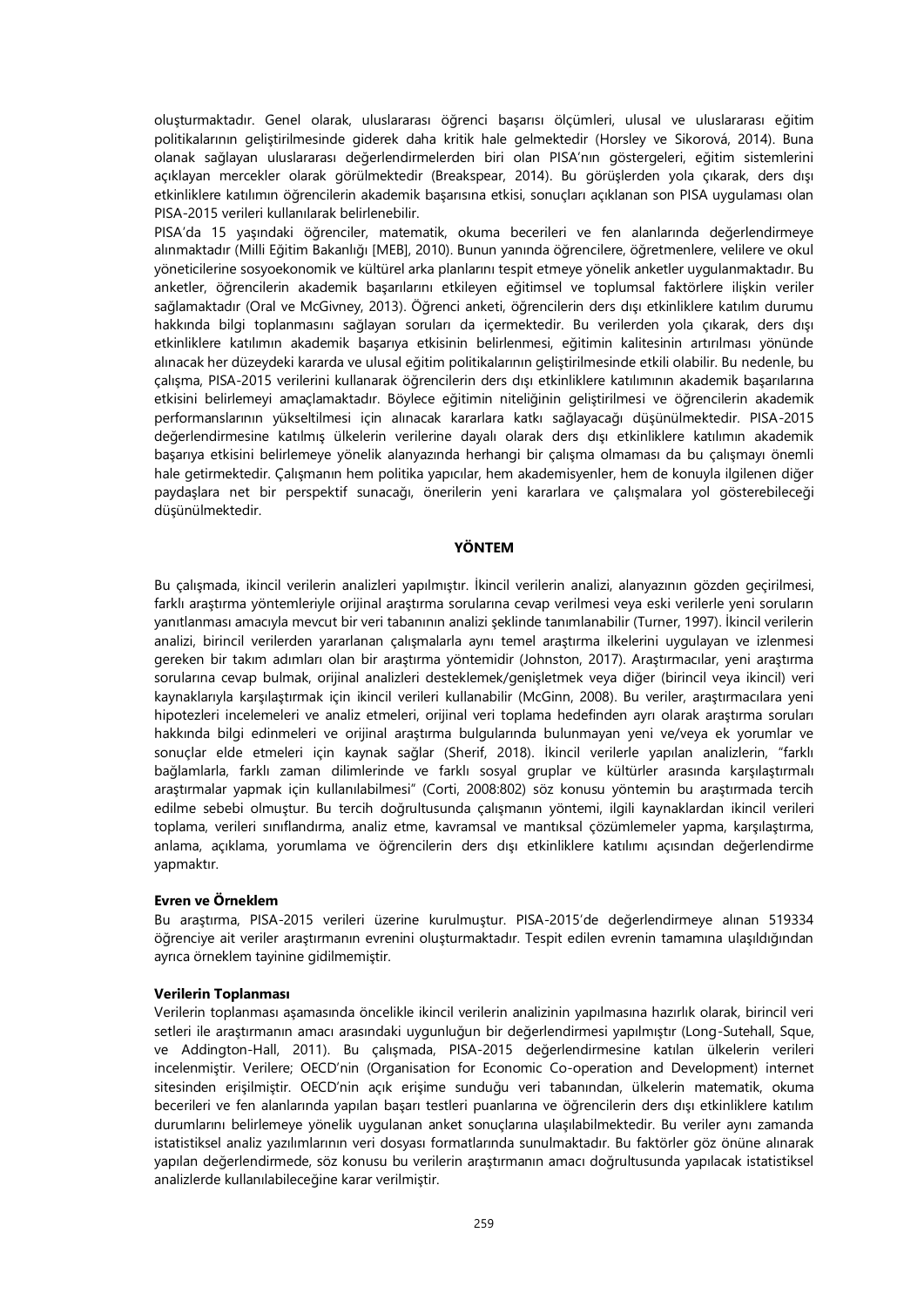PISA-2015'e 35'i OECD üyesi olmak üzere toplam 72 ülke katılmıştır (Taş ve diğerleri, 2016). OECD'nin veri tabanında katılımcı tüm ülkelerin hem konu alanlarındaki başarı testlerine hem de farklı kategoride incelenen öğrenci başarısını etkileyen faktörlere ait verilere yer verilmektedir. Katılımcı ülke öğrencilerinin tamamına, ders dışı etkinliklere katılım gösterip göstermediğine ilişkin soru yöneltilmemiştir. Ders dışı etkinliklere katılım durumu sorulan öğrencilerden katıldım ya da katılmadım cevabı veren 79974 öğrenci olduğu belirlenmiştir. Bu öğrenciler; Almanya, Belçika, Dominik Cumhuriyeti, Fransa, Gürcistan, Hırvatistan, Hong Kong, İngiltere, İrlanda, İspanya, İtalya, Kore, Lüksemburg, Makao (Çin), Malta, Meksika, Portekiz ve Şili adına değerlendirmeye katılmışlardır. Dolayısıyla bu durum, büyük hacimli bir veri yığını içerisinden araştırmanın odağı gözden kaçırılmadan verilerin toplanmasını gerektirmiştir. Veri yığınlarının incelemesinde; veri toplama, analiz ve raporlama için verilerin ayrıma tabi tutulması ilk aşamadır (White ve Marsh, 2006). Bu doğrultuda, ulaşılan büyük veri yığını içinden araştırmanın amacına uygun olanlar seçilerek, Krippendorff'un (2004) ifade ettiği gibi somut durumların değil anlamlarının görülebilmesi, okunması, yorumlanması ve kullanılması için metinlere, şekillere ve ifadelere dönüştürülmüştür.

# **Verilerin Analizi**

Verilerin analizinde, Andersen, Prause ve Silver (2011)'ın ikincil verilerin analizi için sunduğu dört adımdan oluşan kılavuzdan yararlanılmıştır. Birinci adım, araştırmanın gereksinimlerine uygun olan ikincil verileri belirlemektir. Bu adımda, araştırmanın amacı kapsamında kişiselleştirilmiş bir veri dosyasının oluşturulmasını planlamak için gereken veriler tespit edilmiştir. İkinci adım, kişiselleştirilmiş veri kümesi meydana getirmektir. Özgün karşılaştırmalar yapabilmek ve ilgili kurguları benzer şekilde açıklayan veriler elde edebilmek için geniş bir veri yığını içerisinden birbirine benzeyen verilerin, belirli kavramlar ve kategoriler (temalar) çerçevesinde bir araya getirilerek anlaşılır bir halde düzenlenmesi bu aşamada gerçekleştirilmiştir. İkincil veri analizinin üçüncü adımı, gerekli değişkenleri oluşturmaktır. Bu aşamada, nicel analizler dışındaki amaçlar için toplanmış ve sayısal olmayan, metin biçiminde nitel veriler içeren bazı ikincil veri kümelerindeki değişken nitelikleri, bu değişkenlere sayısal değerler atamak için istatistiksel yazılım kullanılarak yeniden yazılabilmektedir (Andersen ve diğerleri, 2011). Ancak, bu çalışma kapsamında toplanan veriler sayısal değerler içerdiğinden böyle bir işlemin yapılmasını gerektirmemiş ve bu basamak atlanarak dördüncü adıma geçilmiştir. Dördüncü ve son adım, istatistiksel değerlendirmelerdir. Farklı ülkelerden 79974 öğrenci, PISA-2015 uygulamasından önceki eğitim-öğretim yılında ders dışı etkinliklere katılıp katılmadığına yönelik soruya evet/hayır şeklinde cevap vermiştir. Cevap veren öğrencilerin PISA-2015 matematik, okuma becerileri ve fen başarı puanlarının ders dışı etkinliklere katılma durumlarına göre anlamlı düzeyde farklılaşıp farklılaşmadığı sorusuna cevap bulabilmek için t-testi yapılmıştır. Bununla birlikte, ders dışı etkinliklere katılım durumuna ilişkin soruya cevap veren başarılı öğrencilerle başarısız öğrencilerin matematik, okuma becerileri ve fen başarı puanlarının ders dışı etkinliklere katılma durumlarına göre anlamlı düzeyde farklılaşıp farklılaşmadığını belirlemek için de t-testi yapılmıştır. Bunu yaparken başarılı ve başarısız öğrencilerin ayrımı PISA-2015'den aldıkları puana göre yapılmıştır. PISA'da teorik olarak minimum veya maksimum puan yoktur. Sonuçlar, 500 civarında ortalama ve 100 civarında standart sapmaya sahip olacak şekilde ölçeklendirilir (OECD, 2016). Buna göre, matematik, okuma becerileri ve fen değerlendirmelerinde PISA ölçek ortalaması olan 500 puanın üzerinde puan almış öğrenciler başarılı olarak kabul edilmiş ve analizler buna göre yapılmıştır.

PISA-2015 matematik, okuma becerileri ve fen konu alanlarında her öğrenci için 10 adet olası değer belirlenmiştir. Olası değer metodolojisi, yeterlilik dağılımlarını kullanır ve belirsizliğin sıfır olduğunu varsaymak yerine, birden çok emsalli yeterlilik değerleri kullanarak bireysel düzeyde hatayı hesaba katar (OECD, 2017). Dolayısıyla her öğrencinin başarı puanı olarak matematik, okuma becerileri ve fen konu alanlarında bir değer değil dağılımdan birbirinden bağımsız on olası değer kestirimi yapılmaktadır. Bağımsız iki örnek (ders dışı etkinliklere katılan/katılmayan) t-testinin bağımlı değişkeni olan bu on başarı puanından hangisinin kullanılacağına yönelik farklı uygulamalarla karşılaşılmaktadır (Özdemir, 2017). Bu 10 puandan herhangi birinin kullanılması ya da bu 10 puanın ortalamasının kullanılması standart hatanın normalden daha küçük çıkmasına neden olabilir (Rutkowski, Gonzalez, Joncas ve von Davier, 2010). OECD (2009) de PISA verileri kullanılan çalışmalarda her öğrenci için bu olası değerlerin hepsinin kullanılmasını önermektedir. Açıklanan nedenlerden dolayı bu çalışmada, her bir olası değer kullanılarak analizler yapılmıştır.

Analizleri yapmak için IEA International Database Analyzer Version 4.0.35 (IDB Analyzer) yazılımı kullanılmıştır. IDB Analyzer, büyük ölçekli değerlendirmeleri analiz etmek için geliştirilmiştir. IDB Analyzer, örneklem tasarımı, örneklem ağırlıkları ve olası değerleri dikkate alarak istatistiksel analizleri gerçekleştirebilmektedir. PISA'nın kendine has yapısını dikkate alan IDB Analyzer, 10 farklı olası değere sahip bağımlı değişkenler için t-testlerini yapabilmekte ve t değerlerini hesaplayabilmektedir. Ancak, IDB Analyzer yazılımının çalışma mantığı 10 olası değerin puan aralıklarına göre kısımlandırılarak analiz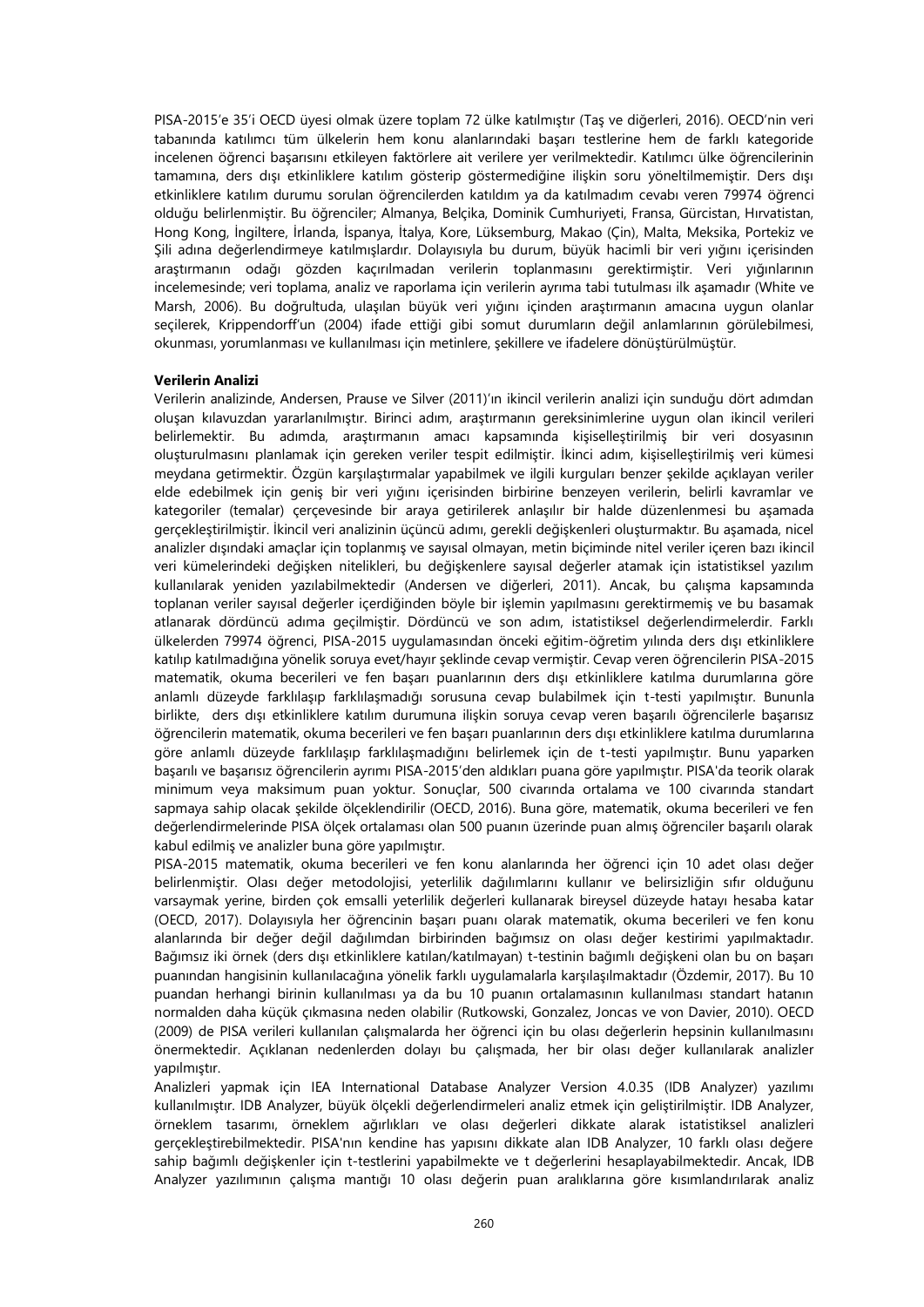edilmesine olanak vermemektedir. Bu kısıtlık nedeniyle, başarılı ve başarısız öğrencilerin matematik, okuma becerileri ve fen puanlarının ders dışı etkinliklere katılıma durumlarına göre anlamlı bir farklılık gösterip göstermediğini belirlemek için IBM SPSS Statistic 22 paket programı kullanılarak 10 farklı t-testi yapılmış ve sonuçlar karşılaştırılmıştır. SPSS yazılımının örneklem ağırlıklarını hesaba katmaması analiz sonuçlarında farklılıklara yol açabileceğini akla getirse de Arıkan ve diğerleri (2020) tarafından PISA-2015'dekine benzer şekilde 10 olası değer kullanan PIAAC-2015 verilerinin IDB Analyzer ve SPSS yazılımlarıyla yapılan t-testi analizi sonuçlarının karşılaştırdığı çalışmada, yapılan analizlerin sekizinde birbiriyle benzer sonuçlar elde edilmesi, standart hatalardan kaynaklanabilecek farklılıkların bulguların genelinin yorumunu etkilemeyeceği söylenebilir. Veriler tablolar halinde düzenlenerek daha anlaşılır bir hale getirilmeye çalışılmıştır.

## **BULGULAR**

Öğrencilerin başarı puanlarının ders dışı etkinliklere katılım durumuna göre anlamlı bir farklılık gösterip göstermediğine ilişkin t-testi sonuçları Tablo 1'de gösterilmiştir.

| an |  |  |
|----|--|--|
|    |  |  |

*Ders Dışı Etkinliklere Katılım Durumuna Göre Başarı Puanlarına İlişkin t-Testi Sonuçları*

| Basarı Puanları  | Etkinliklere<br>Disi<br>Ders | - N   | $\bar{X}$ | SS     |          | Cohen's |
|------------------|------------------------------|-------|-----------|--------|----------|---------|
|                  | Katılım Durumu               |       |           |        |          | d       |
| Matematik        | Katıldım                     | 11960 | 454.699   | 113.92 | $-6.32*$ | .17     |
|                  | Katılmadım                   | 68014 | 472.794   | 100.46 |          |         |
| Okuma Becerileri | Katıldım                     | 11960 | 459.970   | 111.26 | $-7.69*$ | .20     |
|                  | Katılmadım                   | 68014 | 481.672   | 100.30 |          |         |
| Fen              | Katıldım                     | 11960 | 455.874   | 110.32 | $-7.77*$ | .19     |
|                  | Katılmadım                   | 68014 | 476.105   | 98.51  |          |         |

\* .01 düzeyinde anlamlı

Ders dışı etkinliklere katılan öğrencilerin matematik, okuma becerileri ve puanları ders dışı etkinliklere katılmayan öğrencilerden düşüktür. Ortalamalar arasında ders dışı etkinliklere katılmayan öğrenciler lehine istatistiksel açıdan anlamlı farklılık bulunmuştur. Tablo 1'deki değerlere göre istatistiksel olarak anlamlı bulunan gruplarda etki büyüklüğüne bakılabilmesi için hesaplanan Cohen d değerlerine (.17, .20, .19) göre, meydana gelen farkların etki büyüklüğünün 0.2'den düşük olması nedeniyle düşük düzeyde olduğu ifade edilebilir (Büyüköztürk, 2013). Buna göre, ders dışı etkinliklere katılma durumları bağlamında öğrencilerin matematik, okuma becerileri ve fen puanları arasında anlamlı ve etki düzeyi düşük farklılıklar olduğu söylenebilir.

Elde edilen bulgular, ders dışı etkinliklere katılıma durumunun öğrencilerin başarı puanı üzerinde anlamlı bir farlılığa yol açtığını ortaya koymakla birlikte, başarılı ve başarısız öğrenciler için bu durumun geçerli olup olmadığı konusunda bilimsel bir kanıt sunmamaktadır. Bu nedenle, PISA-2015 ölçek ortalaması olan 500 ve üzerinde puan alan öğrenciler ile 500'den düşük puan öğrencilerin matematik, okuma becerileri ve fen başarı puanlarının ders dışı etkinliklere katılma durumlarına göre anlamlı düzeyde farklılaşıp farklılaşmadığına bakılmıştır. Tablo 2'de, PISA-2015 matematik değerlendirmesinden 500 ve üzeri puan öğrencilerin ve 500'den düşük alan öğrencilerin puanlarının ders dışı etkinliklere katılma durumlarına göre anlamlı bir farklılık gösterip göstermediğine ilişkin yapılan analiz sonuçları sunulmuştur.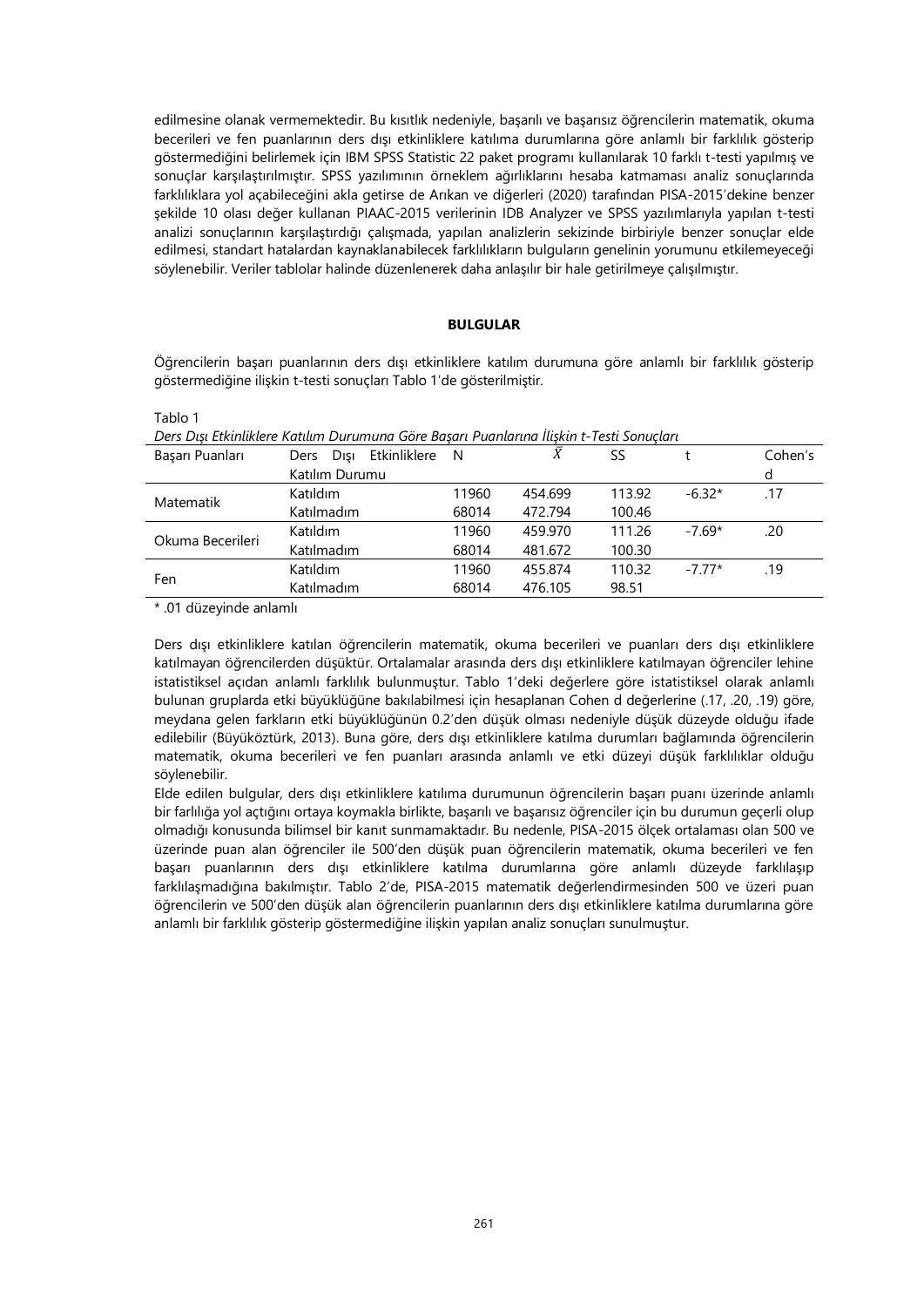| abic |  |
|------|--|
|------|--|

*Başarılı ve Başarısız Öğrencilerin Ders Dışı Etkinliklere Katılım Durumuna Göre Matematik Başarı Puanlarına İlişkin t-Testi Sonuçları*

|                                 | $\mu$ in kuni terbat surut kuni |                                      |                        |               |                        |                               |                         |              |      |
|---------------------------------|---------------------------------|--------------------------------------|------------------------|---------------|------------------------|-------------------------------|-------------------------|--------------|------|
| Matematik<br>Başarı<br>Puanları |                                 | Ders                                 | Dışı<br>Katılım Durumu | Etkinliklere  | N                      | $\bar{X}$                     | SS                      | $\mathsf{t}$ | p    |
| Olası                           | $\geq$ 500                      | Katıldım<br>Katılmadım               |                        |               | 4520<br>31583          | 577.675<br>574.304            | 56.61<br>53.44          | 3.770        | .000 |
| Değer<br>1                      | $\leq$ 499                      | Katıldım                             |                        |               | 7440                   | 388.806                       | 73.67                   | $-23.413$    | .000 |
| $\geq$ 500<br>Olası             |                                 | Katılmadım<br>Katıldım               |                        | 36431<br>4516 | 410.346<br>576.787     | 65.28<br>55.79                | 2.794                   | .005         |      |
| Değer                           |                                 | Katılmadım<br>Katıldım               |                        |               | 31678<br>7444          | 574.320<br>388.480            | 53.59<br>73.19          |              |      |
| $\overline{c}$                  | $\leq$ 499                      | Katılmadım                           |                        |               | 36336                  | 410.693                       | 65.15                   | $-24.286$    | .000 |
| Olası<br>Değer                  | $\geq$ 500                      | Katıldım<br>Katılmadım               |                        |               | 4540<br>31714          | 578.466<br>574.416            | 56.70<br>53.38          | 4.534        | .000 |
| 3                               | $≤499$                          | Katıldım<br>Katılmadım               |                        |               | 7420<br>36300          | 387.991<br>410.756            | 73.77<br>65.09          | -24.688      | .000 |
| Olası                           | $\geq$ 500                      | Katıldım<br>Katılmadım               |                        |               | 4550<br>31798          | 578.200<br>574.222            | 56.63<br>53.17          | 4.466        | .000 |
| Değer<br>4                      | $\leq$ 499                      | Katıldım                             |                        |               | 7410<br>36216          | 387.216<br>410.446            | 74.23                   | $-25.032$    | .000 |
| Olası                           | $\geq$ 500                      | Katılmadım<br>Katıldım               |                        |               | 4491                   | 578.342                       | 65.29<br>57.08          | 4.322        | .000 |
| Değer<br>5                      | $≤499$                          | Katılmadım<br>Katıldım               |                        | 31789<br>7469 | 574.438<br>387.015     | 53.67<br>74.27                | $-24.536$               | .000         |      |
|                                 |                                 | Katılmadım<br>Katıldım               |                        |               | 36225<br>4490          | 409.727<br>577.193            | 65.49<br>56.44          |              |      |
| Olası<br>Değer                  | $\geq$ 500                      | Katılmadım                           |                        |               | 31656                  | 574.588                       | 53.56                   | 2.912        | .004 |
| 6                               | ≤499                            | Katıldım<br>Katılmadım               |                        |               | 7470<br>36358          | 387.760<br>410.452            | 73.49<br>65.27          | $-24.756$    | .000 |
| Olası                           | $\geq$ 500                      | Katıldım<br>Katılmadım               |                        |               | 4503<br>31931          | 578.574<br>574.669            | 56.17<br>53.68          | 4.392        | .000 |
| Değer<br>$\overline{7}$         | $≤499$                          | Katıldım<br>Katılmadım               |                        |               | 7457<br>36083          | 387.564<br>410.138            | 74.04<br>65.25          | $-24.441$    | .000 |
| Olası                           | $\geq$ 500                      | Katıldım<br>Katılmadım               |                        |               | 4489<br>31530          | 577.131<br>574.636            | 56.69<br>53.71          | 2.776        | .006 |
| Değer<br>8                      | $≤499$                          | Katıldım<br>Katılmadım               |                        |               | 7471<br>36484          | 388.351<br>411.094            | 72.91<br>65.12          | -24.998      | .000 |
| Olası                           | $\geq$ 500                      | Katıldım                             |                        |               | 4584<br>31851          | 577.952<br>573.991            | 56.80<br>52.98          | 4.450        | .000 |
| Değer<br>9                      | $\leq$ 499                      | Katılmadım<br>Katıldım<br>Katılmadım |                        | 7376<br>36163 | 386.415                | 75.04                         | $-25.852$               | .000         |      |
| Olası                           | $\geq$ 500                      | Katıldım                             |                        |               | 4528                   | 410.679<br>576.001            | 65.20<br>55.63          | 1.848        | .065 |
| Değer<br>10                     | $≤499$                          | Katılmadım<br>Katıldım<br>Katılmadım |                        |               | 31727<br>7432<br>36287 | 574.376<br>388.347<br>410.620 | 53.33<br>73.38<br>65.38 | $-24.269$    | .000 |

Ders dışı etkinliklere katılan başarılı öğrencilerin matematik değerlendirmesinden aldıkları puanların ortalaması, ders dışı etkinliklere katılmayan öğrencilerden yüksektir. Başarısız öğrencilerde ise tam tersi bir durum vardır. Ders dışı etkinliklere katılan başarısız öğrencilerin matematik değerlendirmesinden aldıkları puanların ortalaması, ders dışı etkinliklere katılmayan öğrencilerden düşüktür. Ortalamalar arasında (başarılı öğrencilerin 10. olası değeri dışında), istatistiksel açıdan anlamlı farklılık (t( $5732$ )= 3.770, p<.05; t( $9964$ )= 23.413, p<.05; t(5767)= 2.794, p<.05; t(10001)= 24.286, p<.05; t(5751)= 4.534, p<.05; t(9917)= 24.688, p<.05;  $t(s_{756})$  = 4.466, p <.05;  $t(s_{890})$  = 25.032, p <.05;  $t(s_{669})$  = 4.322, p <.05;  $t(s_{10002})$  = 24.536, p <.05;  $t(s_{696})$  = 2.912,  $p$ <.05; t( $10032$ )= 24.756, p<.05; t( $5723$ )= 4.392, p<.05; t( $9988$ )= 24.441, p<.05; t( $5695$ )= 2.776, p<.05; t( $10055$ )= 24.998, p<.05; t( $_{5789}$ )= 4.450, p<.05; t( $_{9774}$ )= 25.852, p<.05; t( $_{5778}$ )= 1.848, p>.05; t( $_{9990}$ )= 24.269, p<.05) belirlenmiştir. Bu fark, başarılı öğrencilerde fazla değilken (2 ile 4 puan arasında), başarısız öğrencilerde en az 21.5 puandır. Tablo 2'deki değerlere göre istatistiksel olarak anlamlı bulunan gruplarda etki büyüklüğüne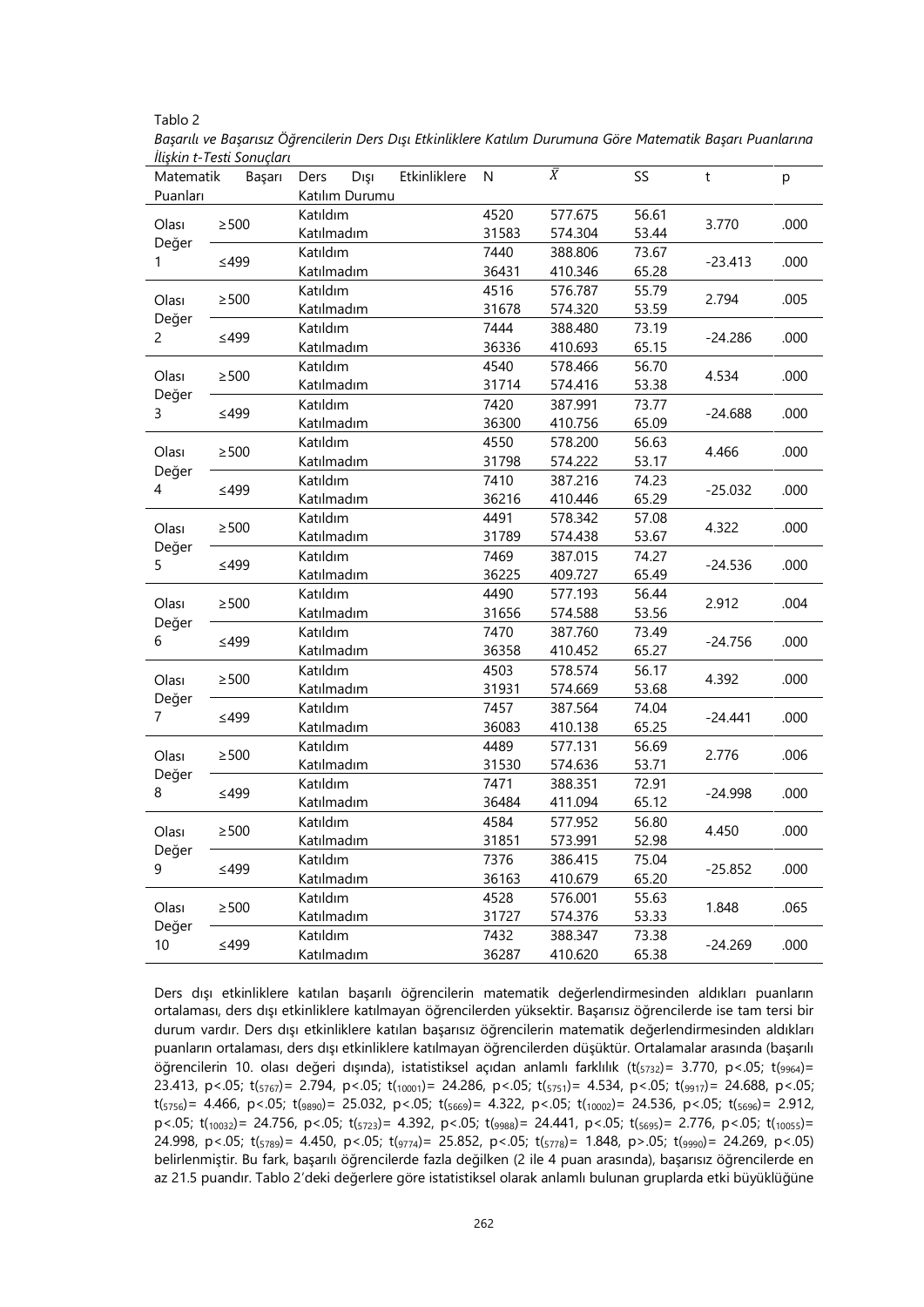bakılabilmesi için Cohen d istatistiği hesaplanmıştır. t değerlerine karşılık gelen d değerleri sırasıyla 0.06, 0.30, 0.04, 0.31, 0.07, 0.32, 0.07, 0.32, 0.07, 0.31, 0.05, 0.32, 0.07, 0.31, 0.04, 0.32, 0.07, 0.33 ve 0.31'dir. Buna göre, meydana gelen farkların etki büyüklüğünün başarılı öğrenciler için 0.2'den küçük olması nedeniyle düşük, başarısız öğrenciler için ise 0.2-0.5 aralığında olması nedeniyle orta düzeyde olduğu ifade edilebilir (Büyüköztürk, 2013). Buna göre, ders dışı etkinliklere katılma durumu bağlamında başarısız öğrencilerin matematik puanları arasında anlamlı ve orta etki düzeyinde farklılıklar olduğu söylenebilir. PISA-2015 okuma becerileri değerlendirmesinden 500 ve üzeri puan öğrencilerin ve 500'den düşük alan öğrencilerin puanlarının ders dışı etkinliklere katılma durumlarına göre anlamlı bir farklılık gösterip göstermediğine ilişkin yapılan analiz sonuçları Tablo 3'te sunulmuştur.

# Tablo 3

*Başarılı ve Başarısız Öğrencilerin Ders Dışı Etkinliklere Katılım Durumuna Göre Okuma Becerileri Başarı Puanlarına İlişkin t-Testi Sonuçları*

| Okuma           | Becerileri | Etkinliklere<br>Ders<br>Dışı | N     | $\overline{\overline{X}}$ | SS     | t         | p    |
|-----------------|------------|------------------------------|-------|---------------------------|--------|-----------|------|
| Basarı Puanları |            | Katılım Durumu               |       |                           |        |           |      |
| Olası           | $\geq$ 500 | Katıldım                     | 4740  | 573.822                   | 52.96  | 2.372     | .018 |
| Değer           |            | Katılmadım                   | 33158 | 571.880                   | 51.12  |           |      |
| 1               | ≤499       | Katıldım                     | 7220  | 392.015                   | 73.80  | $-21.364$ | .000 |
|                 |            | Katılmadım                   | 34856 | 412.103                   | 67.24  |           |      |
| Olası           | $\geq$ 500 | Katıldım                     | 4744  | 573.620                   | 53.07  | .742      | .458 |
| Değer           |            | Katılmadım                   | 32972 | 573.007                   | 51.51  |           |      |
| 2               | $≤499$     | Katıldım                     | 7216  | 391.990                   | 73.912 | $-21.652$ | .000 |
|                 |            | Katılmadım                   | 35042 | 412.362                   | 67.016 |           |      |
| Olası           | $\geq$ 500 | Katıldım                     | 4631  | 573.629                   | 52.80  | 1.954     | .051 |
|                 |            | Katılmadım                   | 32980 | 572.015                   | 51.31  |           |      |
| Değer<br>3      | $\leq$ 499 | Katıldım                     | 7329  | 392.061                   | 74.03  | $-21.458$ | .000 |
|                 |            | Katılmadım                   | 35034 | 412.157                   | 67.27  |           |      |
| Olası           | $\geq$ 500 | Katıldım                     | 4670  | 573.901                   | 52.23  | .955      | .340 |
| Değer           |            | Katılmadım                   | 33152 | 573.131                   | 51.53  |           |      |
| 4               | $≤499$     | Katıldım                     | 7290  | 391.106                   | 74.36  | $-22.053$ | .000 |
|                 |            | Katılmadım                   | 34862 | 411.890                   | 67.26  |           |      |
| Olası           | $\geq$ 500 | Katıldım                     | 4698  | 574.721                   | 53.56  | 2.787     | .005 |
| Değer<br>5      |            | Katılmadım                   | 33189 | 572.405                   | 51.50  |           |      |
|                 | ≤499       | Katıldım                     | 7262  | 392.611                   | 73.50  | $-20.731$ | .000 |
|                 |            | Katılmadım                   | 34825 | 411.974                   | 66.89  |           |      |
| Olası           | $\geq$ 500 | Katıldım                     | 4707  | 574.466                   | 53.26  | 2.610     | .009 |
| Değer           |            | Katılmadım                   | 33182 | 572.312                   | 51.13  |           |      |
| 6               | $≤499$     | Katıldım                     | 7253  | 391.680                   | 74.17  | $-20.861$ | .000 |
|                 |            | Katılmadım                   | 34832 | 411.354                   | 67.54  |           |      |
| Olası           | $\geq$ 500 | Katıldım                     | 4721  | 574.415                   | 53.43  | 2.195     | .028 |
| Değer           |            | Katılmadım                   | 33163 | 572.600                   | 51.28  |           |      |
| $\overline{7}$  | $≤499$     | Katıldım                     | 7239  | 391.980                   | 74.46  | $-21.474$ | .000 |
|                 |            | Katılmadım                   | 34851 | 412.291                   | 66.98  |           |      |
| Olası           | $\geq$ 500 | Katıldım                     | 4661  | 574.987                   | 52.14  | 3.162     | .002 |
| Değer           |            | Katılmadım                   | 33091 | 572.438                   | 51.45  |           |      |
| 8               | $≤499$     | Katıldım                     | 7299  | 392.052                   | 74.53  | $-21.173$ | .000 |
|                 |            | Katılmadım                   | 34923 | 412.036                   | 67.34  |           |      |
| Olası           | $\geq$ 500 | Katıldım                     | 4720  | 574.285                   | 52.44  | 1.952     | .051 |
| Değer           |            | Katılmadım                   | 33026 | 572.719                   | 51.42  |           |      |
| 9               |            | Katıldım                     | 7240  | 393.040                   | 74.31  | $-20.454$ | .000 |
|                 | $≤499$     | Katılmadım                   | 34988 | 412.349                   | 67.03  |           |      |
| Olası           | $\geq$ 500 | Katıldım                     | 4723  | 574.521                   | 52.98  |           |      |
|                 |            | Katılmadım                   | 33265 | 572.641                   | 51.40  | 2.291     | .022 |
| Değer           |            | Katıldım                     | 7237  | 391.408                   | 74.58  |           | .000 |
| 10              | $\leq$ 499 | Katılmadım                   | 34749 | 412.180                   | 67.44  | $-21.903$ |      |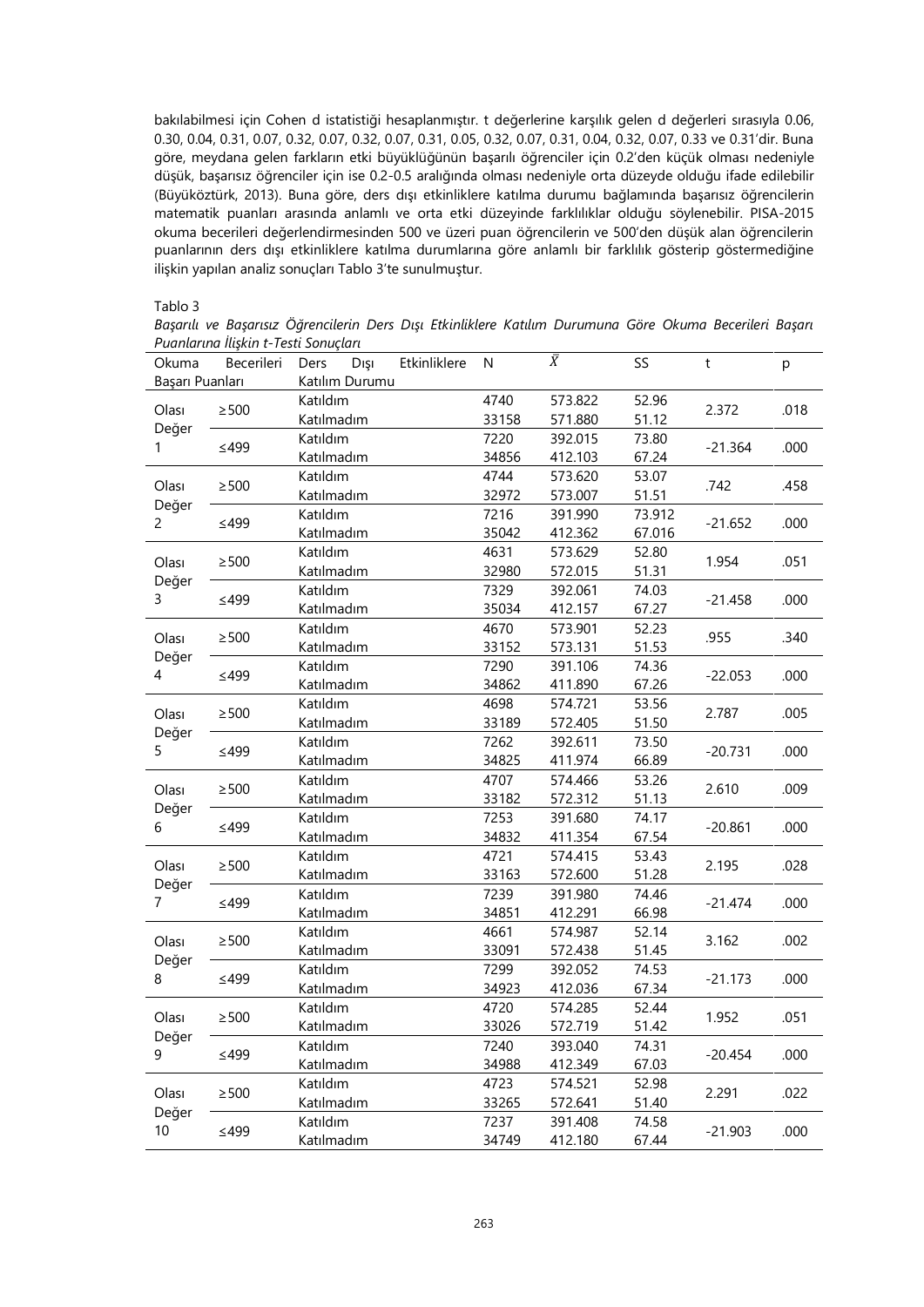Ders dışı etkinliklere katılan başarılı öğrencilerin okuma becerileri değerlendirmesinden aldıkları puanların ortalaması, ders dışı etkinliklere katılmayan öğrencilerden yüksektir. Başarısız öğrencilerde ise tam tersi bir durum vardır. Ders dışı etkinliklere katılan başarısız öğrencilerin okuma becerileri değerlendirmesinden aldıkları puanların ortalaması, ders dışı etkinliklere katılmayan öğrencilerden düşüktür. Ortalamalar arasında (başarılı öğrencilerin 2., 3., 4. ve 9. olası değeri dışında), istatistiksel açıdan anlamlı farklılık (t $(\epsilon_{0070})$ = 2.372, p<.05;  $t_{(9855)} = 21.364$ , p<.05;  $t_{(6100)} = .742$ , p>.05;  $t_{(9807)} = 21.652$ , p<.05;  $t_{(5925)} = 1.954$ , p>.05;  $t_{(10016)} =$ 21.458, p<.05; t(37820)= .955, p>.05; t(9936)= 22.053, p<.05; t(5992)= 2.787, p<.05; t(9924)= 20.731, p<.05;  $t$ (6003) = 2.610, p <.05;  $t$ (9910) = 20.861, p <.05;  $t$ (6024) = 2.195, p <.05;  $t$ (9819) = 21.474, p <.05;  $t$ (37750) = 3.162,  $p$ <.05;  $t(g_{941})$ = 21.173,  $p$ <.05;  $t(g_{744})$ = 1.952,  $p$ >.05;  $t(g_{824})$ = 20.454,  $p$ <.05;  $t(g_{654})$ = 2.291,  $p$ <.05;  $t(g_{851})$ = 21.903, p<.05) belirlenmiştir. Bu fark, başarılı öğrencilerde fazla değilken (yaklaşık 2 puan), başarısız öğrencilerde yaklaşık 20 puandır. Tablo 3'teki değerlere göre istatistiksel olarak anlamlı bulunan gruplarda etki büyüklüğüne bakılabilmesi için Cohen d istatistiği hesaplanmıştır. t değerlerine karşılık gelen d değerleri sırasıyla 0.04, 0.28, 0.28, 0.28, 0.28, 0.04, 0.27, 0.04, 0.27, 0.03, 0.28, 0.05, 0.27, 0.26, 0.04, 0.28'dir. Buna göre, meydana gelen farkların etki büyüklüğünün başarılı öğrenciler için 0.2'den küçük olması nedeniyle düşük, başarısız öğrenciler için ise 0.2-0.5 aralığında olması nedeniyle orta düzeyde olduğu ifade edilebilir (Büyüköztürk, 2013). Buna göre, ders dışı etkinliklere katılma durumu bağlamında başarısız öğrencilerin okuma becerileri puanları arasında anlamlı ve orta etki düzeyinde farklılıklar olduğu söylenebilir. PISA-2015 fen becerileri değerlendirmesinden 500 ve üzeri puan öğrencilerin ve 500'den düşük alan öğrencilerin puanlarının ders dışı etkinliklere katılma durumlarına göre anlamlı bir farklılık gösterip göstermediğine ilişkin yapılan analiz sonuçları Tablo 4'te sunulmuştur.

#### Tablo 4

*Başarılı ve Başarısız Öğrencilerin Ders Dışı Etkinliklere Katılım Durumuna Göre Fen Başarı Puanlarına İlişkin t-Testi Sonuçları*

| Fen Başarı Puanları     |            | Ders       | Dışı           | Etkinliklere | N     | $\overline{\overline{X}}$ | SS    | t         | p    |
|-------------------------|------------|------------|----------------|--------------|-------|---------------------------|-------|-----------|------|
|                         |            |            | Katılım Durumu |              |       |                           |       |           |      |
|                         | $\geq$ 500 | Katıldım   |                |              | 4600  | 575.787                   | 54.82 | 2.887     | .004 |
| Olası<br>Değer          |            | Katılmadım |                |              | 31657 | 573.304                   | 52.29 |           |      |
| 1                       | $≤499$     | Katıldım   |                |              | 7360  | 389.950                   | 71.63 | $-24.901$ | .000 |
|                         |            | Katılmadım |                |              | 36357 | 412.315                   | 63.14 |           |      |
| Olası                   | $\geq$ 500 | Katıldım   |                |              | 4624  | 575.209                   | 54.99 | 2.434     | .015 |
|                         |            | Katılmadım |                |              | 31745 | 573.115                   | 52.35 |           |      |
| Değer<br>$\overline{2}$ | $≤499$     | Katıldım   |                |              | 7336  | 389.710                   | 71.75 | $-25.557$ | .000 |
|                         |            | Katılmadım |                |              | 36269 | 412.731                   | 63.04 |           |      |
| Olası                   | $\geq$ 500 | Katıldım   |                |              | 4571  | 576.310                   | 54.53 | 3.666     |      |
|                         |            | Katılmadım |                |              | 31784 | 573.164                   | 52.35 |           | .051 |
| Değer<br>3              | $≤499$     | Katıldım   |                |              | 7389  | 389.795                   | 71.96 | $-25.032$ | .000 |
|                         |            | Katılmadım |                |              | 36230 | 412.326                   | 62.93 |           |      |
| Olası                   | $\geq$ 500 | Katıldım   |                |              | 4588  | 576.114                   | 54.08 | 3.039     | .002 |
|                         |            | Katılmadım |                |              | 31785 | 573.530                   | 52.14 |           |      |
| Değer<br>4              | $≤499$     | Katıldım   |                |              | 7372  | 389.551                   | 71.66 | $-25.029$ | .000 |
|                         |            | Katılmadım |                |              | 36229 | 412.022                   | 62.99 |           |      |
| Olası                   | $\geq$ 500 | Katıldım   |                |              | 4562  | 575.886                   | 54.33 | 2.690     | .007 |
| Değer                   |            | Katılmadım |                |              | 31693 | 573.581                   | 52.59 |           |      |
| 5                       | $≤499$     | Katıldım   |                |              | 7398  | 390.324                   | 70.54 | $-24.620$ | .000 |
|                         |            | Katılmadım |                |              | 36321 | 412.095                   | 62.99 |           |      |
| Olası                   | $\geq$ 500 | Katıldım   |                |              | 4580  | 575.644                   | 54.59 | 2.306     | .021 |
|                         |            | Katılmadım |                |              | 31702 | 573.665                   | 52.34 |           |      |
| Değer<br>6              |            | Katıldım   |                |              | 7380  | 389.178                   | 71.34 |           |      |
|                         | ≤499       | Katılmadım |                |              | 36312 | 412.288                   | 63.07 | $-25.853$ | .000 |
| Olası                   |            | Katıldım   |                |              | 4605  | 576.681                   | 54.80 | 3.846     | .000 |
|                         | $\geq$ 500 | Katılmadım |                |              | 31762 | 573.377                   | 52.33 |           |      |
| Değer<br>$\overline{7}$ |            | Katıldım   |                |              | 7355  | 389.627                   | 71.20 | $-25.343$ | .000 |
|                         | $≤499$     | Katılmadım |                |              | 36252 | 412.273                   | 62.92 |           |      |
| Olası                   |            | Katıldım   |                |              | 4564  | 575.839                   | 55.02 | 2.895     | .004 |
| Değer                   | $\geq$ 500 | Katılmadım |                |              | 31802 | 573.333                   | 52.30 |           |      |
| 8                       | $≤499$     | Katıldım   |                |              | 7396  | 389.690                   | 71.76 | $-24.915$ | .000 |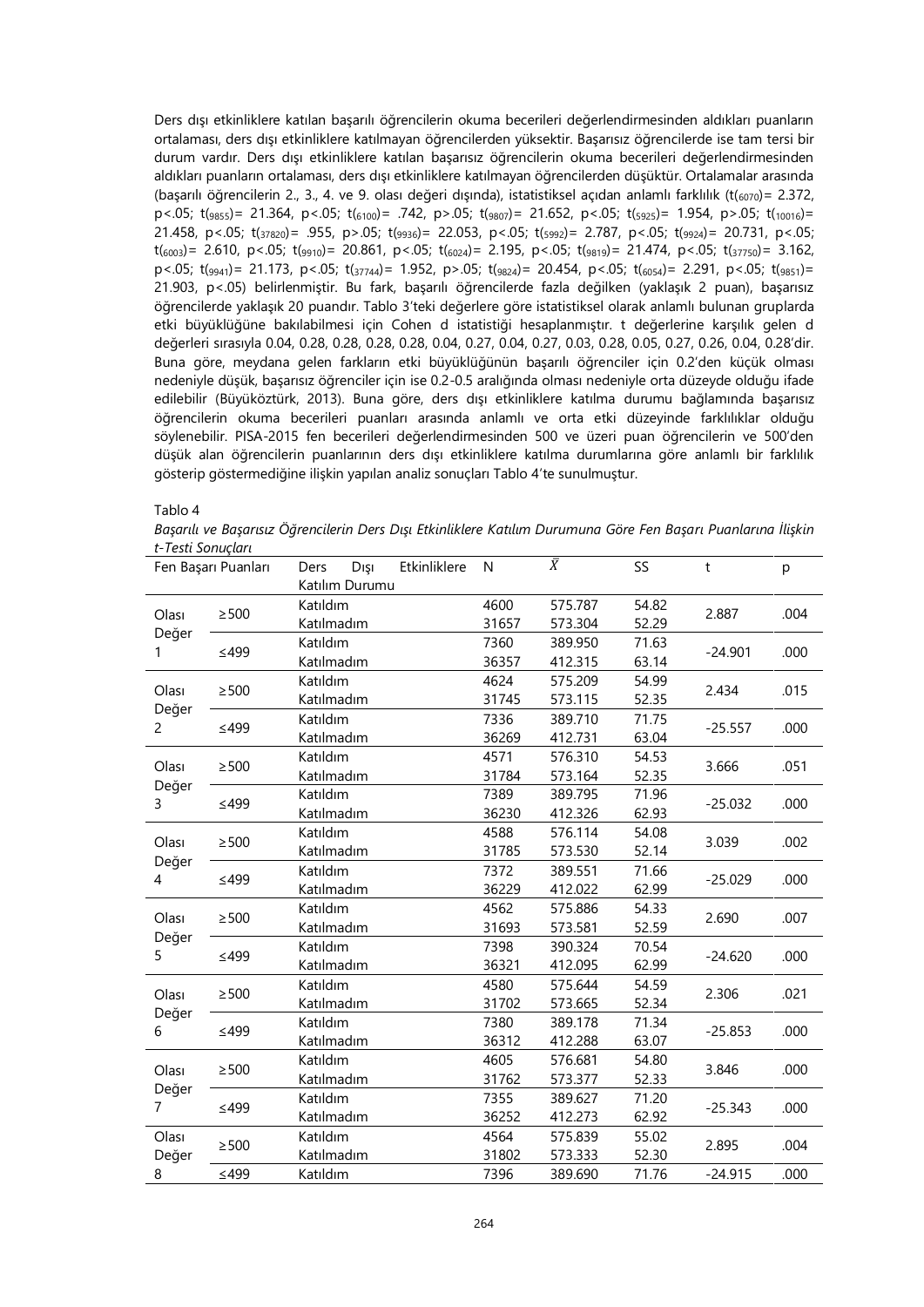|                                           |            | Katılmadım | 36212 | 412.071 | 63.30 |           |      |
|-------------------------------------------|------------|------------|-------|---------|-------|-----------|------|
| Olası<br>$\geq$ 500<br>Değer<br>9<br>≤499 |            | Katıldım   | 4610  | 575.813 | 54.25 |           |      |
|                                           |            | Katılmadım | 31682 | 573.225 | 52.30 | 3.039     | .002 |
|                                           |            | Katıldım   | 7350  | 389.382 | 72.13 | $-25.198$ | .000 |
|                                           |            | Katılmadım | 36332 | 412.166 | 63.14 |           |      |
| Olası<br>Değer<br>10                      | $\geq$ 500 | Katıldım   | 4534  | 575.430 | 53.83 | 2.579     |      |
|                                           |            | Katılmadım | 31827 | 573.234 | 52.25 |           | .010 |
|                                           | ≤499       | Katıldım   | 7426  | 389.953 | 71.99 | $-25.185$ |      |
|                                           |            | Katılmadım | 36187 | 412.590 | 63.07 |           | .000 |

Ders dışı etkinliklere katılan başarılı öğrencilerin fen değerlendirmesinden aldıkları puanların ortalaması, ders dışı etkinliklere katılmayan öğrencilerden yüksektir. Başarısız öğrencilerde ise tam tersi bir durum vardır. Ders dışı etkinliklere katılan başarısız öğrencilerin fen değerlendirmesinden aldıkları puanların ortalaması, ders dışı etkinliklere katılmayan öğrencilerden düşüktür. Ortalamalar arasında (başarılı öğrencilerin 3. olası değeri dışında), istatistiksel açıdan anlamlı farklılık (t(5881)= 2.887, p <.05; t(9807)= 24.901,  $p$ <.05; t(<sub>5909</sub>)= 2.434,  $p$ <.05; t(<sub>9756</sub>)= 25.557,  $p$ <.05; t(<sub>5847</sub>)= 3.666,  $p$ >.05; t( $g_{823}$ )= 25.032,  $p$ <.05; t( $g_{885}$ )= 3.039, p<.05; t(9822)= 25.029, p<.05; t(5859)= 2.690, p<.05; t(9942)= 24.620, p<.05; t(5861)= 2.306, p<.05; t(9859)= 25.853, p<.05; t(5887)= 3.846, p<.05; t(9819)= 25.343, p<.05; t(5809)= 2.895, p<.05; t(9881)= 24.915, p<.05;  $t$ (5924) = 3.039, p <.05;  $t$ (9757) = 25.198, p <.05;  $t$ (5817) = 2.579, p <.05;  $t$ (9898) = 25.185, p <.05;) belirlenmiştir. Bu fark, başarılı öğrencilerde fazla değilken (2 ile 3 puan arasında), başarısız öğrencilerde en az 21.8 puandır. Tablo 4'teki değerlere göre istatistiksel olarak anlamlı bulunan gruplarda etki büyüklüğüne bakılabilmesi için Cohen d istatistiği hesaplanmıştır. t değerlerine karşılık gelen d değerleri sırasıyla 0.05, 0.32, 0.04, 0.33, 0.32, 0.05, 0.32, 0.04, 0.31, 0.04, 0.33, 0.06, 0.32, 0.05, 0.32, 0.05, 0.32, 0.04, 0.32'dir. Buna göre, meydana gelen farkların etki büyüklüğünün başarılı öğrenciler için 0.2'den küçük olması nedeniyle düşük, başarısız öğrenciler için ise 0.2-0.5 aralığında olması nedeniyle orta düzeyde olduğu ifade edilebilir (Büyüköztürk, 2013). Buna göre, ders dışı etkinliklere katılma durumu bağlamında başarısız öğrencilerin fen puanları arasında anlamlı ve orta etki düzeyinde farklılıklar olduğu söylenebilir.

# **TARTIŞMA, SONUÇ VE ÖNERİLER**

Bu araştırmada, PISA-2015 verilerini kullanarak öğrencilerin ders dışı etkinliklere katılımının akademik başarılarına etkisini belirlemek amaçlanmıştır. Araştırma bulguları, ders dışı etkinliklere katılan öğrencilerin PISA-2015 matematik, okuma becerileri ve fen başarı puanlarının, katılmayan öğrencilere göre anlamlı olarak düşük olduğunu göstermiştir. Bir başka deyişle, ders dışı etkinliklere katılmadığını belirten öğrenciler PISA-2015 matematik, okuma becerileri ve fen sınavlarında daha yüksek puan almışlardır. Broh (2002), Melman ve diğerleri (2007), Pros ve diğerleri (2015) ve Shaw ve diğerleri (1996)'nin bulgularına paralel olarak, bu çalışmanın bulguları ders dışı etkinliklere katılımın öğrencilerin akademik başarılarını olumsuz etkilediği inancını desteklemektedir. Maalesef, ders dışı etkinliklere katılım süresi ve öğrencilerin kaç farklı etkinliğe katıldıkları gibi veriler olmadığı için bu faktörlerin akademik performans üzerindeki etkileri incelenememiştir. Ancak, ders dışı etkinliklere katılımın belirli öğrenciler üzerinde farklı etkileri olduğu bulunmuştur. Ders dışı etkinliklere katılım, başarılı ve başarısız öğrencilerin akademik başarıları üzerinde aynı etkiyi göstermemektedir.

Matematik, okuma becerileri ve fende PISA-2015 ölçek ortalaması olan 500 ve üzeri puana sahip başarılı öğrencilerden ders dışı etkinliklere katılanların başarı puanları, katılmayanlara göre anlamlı olarak yüksektir. 30 olası değerle yapılan analizlerin 24'ünde, ders dışı etkinliklere katılan başarılı öğrencilerin katılmayanlardan 2 ila 4 puan arası yüksek değerler elde ettiği bulunmuştur. Altısında ise anlamlı bir fark bulunamamıştır. Alanyazında yer alan çalışmaların birçoğunda sunulan ders dışı etkinliklere katılımın öğrencilerin akademik başarılarını olumlu yönde etkilediğine dair sonuçlar (Fredricks, 2012; Knifsend ve Graham, 2012; Lawhorn, 2008; Lipscomb, 2007; Mehus, 1932; Moriana ve diğerleri, 2006; Stearns ve Glennie, 2010; Trudeau ve Shephard, 2008), bu çalışmanın sonuçlarıyla başarılı öğrenciler açısından paralellik arz etmektedir. Altı olası puan türünde puanlar arasında anlamlı bir farklılık bulunmaması, etki büyüklüğünün düşük olması ve puan türlerindeki farklılığın 2-4 puan gibi oldukça düşük bir düzeyde kalması; ders dışı etkinliklere katılım, öğrencilerin akademik başarısını gerçekten olumlu yönde etkiliyor mu, yoksa zaten iyi öğrenciler mi ders dışı etkinliklere katılmayı tercih ediyor sorusunu tartışmaya açık hale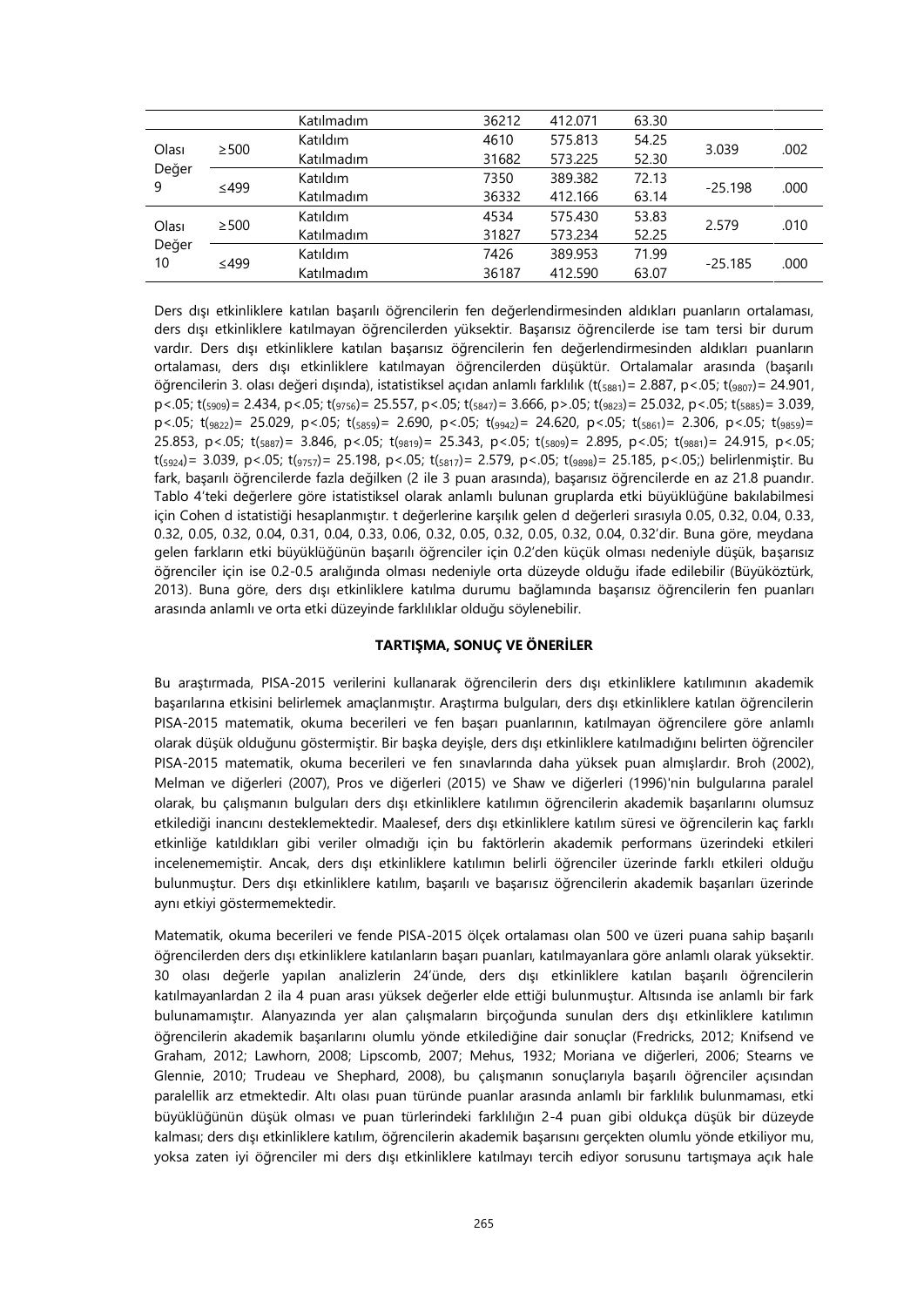getirmektedir. Başarısız öğrencilerin akademik performanslarında ders dışı faaliyetlerin etkisine ilişkin sonuçlara bakılması, bu tartışmaya ışık tutabilir.

PISA-2015 ölçek ortalaması olan 500'den az puan alan ve bu çalışma kapsamında başarısız kabul edilen öğrencilerden ders dışı etkinliklere katılanların başarı puanları, katılmayanlara göre anlamlı olarak düşüktür. 30 olası değerle yapılan analizlerin tamamında, ders dışı etkinliklere katılan başarısız öğrencilerin puanı katılmayanlardan en az 20 puan düşük çıkmıştır. Bununla beraber, etki büyüklüğü orta düzeydedir. Bu bulgulara dayalı olarak, ders dışı etkinliklere katılım akademik başarıyı artırır görüşünün başarısız öğrenciler için geçerli olmadığı ileri sürülebilir. Aynı zamanda, ders dışı etkinliklere katılım, öğrencilerin akademik başarısını olumlu yönde etkiler savının da araştırmacılar tarafından yeniden değerlendirilmesini zorunlu hale getirmektedir. Ders dışı etkinliklere katılımın akademik başarıyı en azından başarısız öğrenciler bağlamında olumsuz etkilemesinin nedenleri hakkında çeşitli görüşler ortaya atılabilir. Bu nedenlerden birisi, başarısız öğrencilerin ders dışı etkinlikler için harcadıkları vaktin ders çalışmaya daha fazla zaman ayırma gereksinimleriyle çelişmesi olabilir. Ders dışı katılım için zaman gereksinimlerinin aşırı olabileceğini ve bu nedenle öğrenci başarılarını düşürebileceğini öne süren Pros ve diğerlerinin (2015) çalışmasının sonuçları bu görüşle tutarlıdır. Başarılı öğrencilerin ortak özelliklerinden birinin zaman yönetimi olduğu (Nasrullah ve Khan, 2015; Subramanian, 2016) göz önüne alındığında, başarısız öğrencilerin zaman yönetimi konusunda eksikleri olabileceği ve bu nedenle zaman ayırmayı gerektiren ders dışı etkinliklere katılımın akademik performanslarını olumsuz yönde etkileyen faktörlerden biri haline gelebileceği düşünülmektedir. Aynı zamanda, bazı ebeveynlerin ve öğretmenlerin, öğrencilerin ders dışı etkinliklere çok fazla zaman ayırdıklarında derslerle ilgili konulara odaklanamayacakları yönündeki endişelerini (Reeves, 2008) de haklı çıkarabilir.

Öğrencilerin ders dışı etkinliklere katıldığı zaman miktarının artmasıyla kaygı düzeylerinin de yükseldiğini ortaya koyan Melman ve diğerlerinin (2007) araştırması, başarısız öğrenciler için ders dışı etkinlikleri akademik performansları açısından dikkat edilmesi gereken bir etkene dönüştürmektedir. Yüksek kaygı düzeyinin akademik başarı üzerindeki olumsuz etkisi (Afolayan ve diğerleri, 2013; Dawood ve diğerleri, 2016; Polat, 2017; Shakir, 2014; Vitasari ve diğerleri, 2010), zamanını iyi yönetemeyip ders dışı etkinliklere fazla zaman ayıran öğrenciler üzerinde kendisini gösterebilir. Bununla birlikte, ders dışı etkinlikler sırasında oluşan yüksek düzeydeki stres (Shaw ve diğerleri, 1996), öğrencilerin başarısını düşürebilir. Bilindiği gibi stres akademik başarıyı olumsuz yönde etkileyen bir faktördür (Elias ve diğerleri, 2011; Mehfooz ve Haider, 2017; Saqib ve Rehman, 2018). Öğrencilerin katıldığı ders dışı etkinliklerin türü de hesaba katılması gereken bir unsur olarak değerlendirilebilir. Broh'a (2002) göre bazı faaliyetlere katılım başarıyı arttırırken, bazılarına katılım ise azaltmaktadır. Örneğin, Fujita'nın (2006) yaptığı çalışmada, müzikal gösterilere katılımın akademik performansı artırmadığı bulunmuştur. Rekabeti ön planda tutan ders dışı etkinlikler, rekabetten ve takım arkadaşları ya da antrenör/mentör/çalıştırıcıdan kaynaklanan baskı nedeniyle öğrenci notlarını ve not ortalamalarını olumsuz yönde etkileyebilir.

Sonuç olarak, ders dışı etkinlikler başarılı öğrencilerin akademik başarılarını artırma konusunda düşük düzeyde bir etki yapabilir ancak, özellikle başarısı düşük öğrencilerin akademik performansları üzerinde olumsuz yönde etkiler meydana getirebilir. Bu nedenle, bu etkinliklerin öğrencinin akademik performansını gerçekten geliştirip geliştirmediği değerlendirilmelidir. Araştırma sonuçlarına göre aşağıdaki öneriler sunulabilir:

- Ders dışı etkinliklere katılmak isteyen öğrencilere, katılmak istedikleri ders dışı etkinlik için gerekli zaman, enerji, mental ve fiziksel dayanıklılık, bütçe gibi konularda bilgi verilerek bunları karşılamaları halinde akademik açıdan olumsuz etkilenip etkilenmeyeceklerini değerlendirmeleri istenebilir,

- Ders dışı etkinliklerin akademik başarısı düşük öğrencilerin başarı puanları üzerinde olumsuz etkileri olması nedeniyle, bu öğrencilerin ders dışı etkinliklere ayırdıkları zaman ve harcadıkları efor konusunda okul yönetimleri, öğretmenler ve ebeveynler sınırlandırmalara gidebilir,

- Ders dışı etkinliklere katılan başarılı öğrencilerin akademik başarılarında düşüşler meydana geldiğinde bu düşüşlerin nedeninin ders dışı etkinliklere katılım kaynaklı olup olmadığı belirlenerek bu yönde tedbirler almaları konusunda teşvik edilebilirler,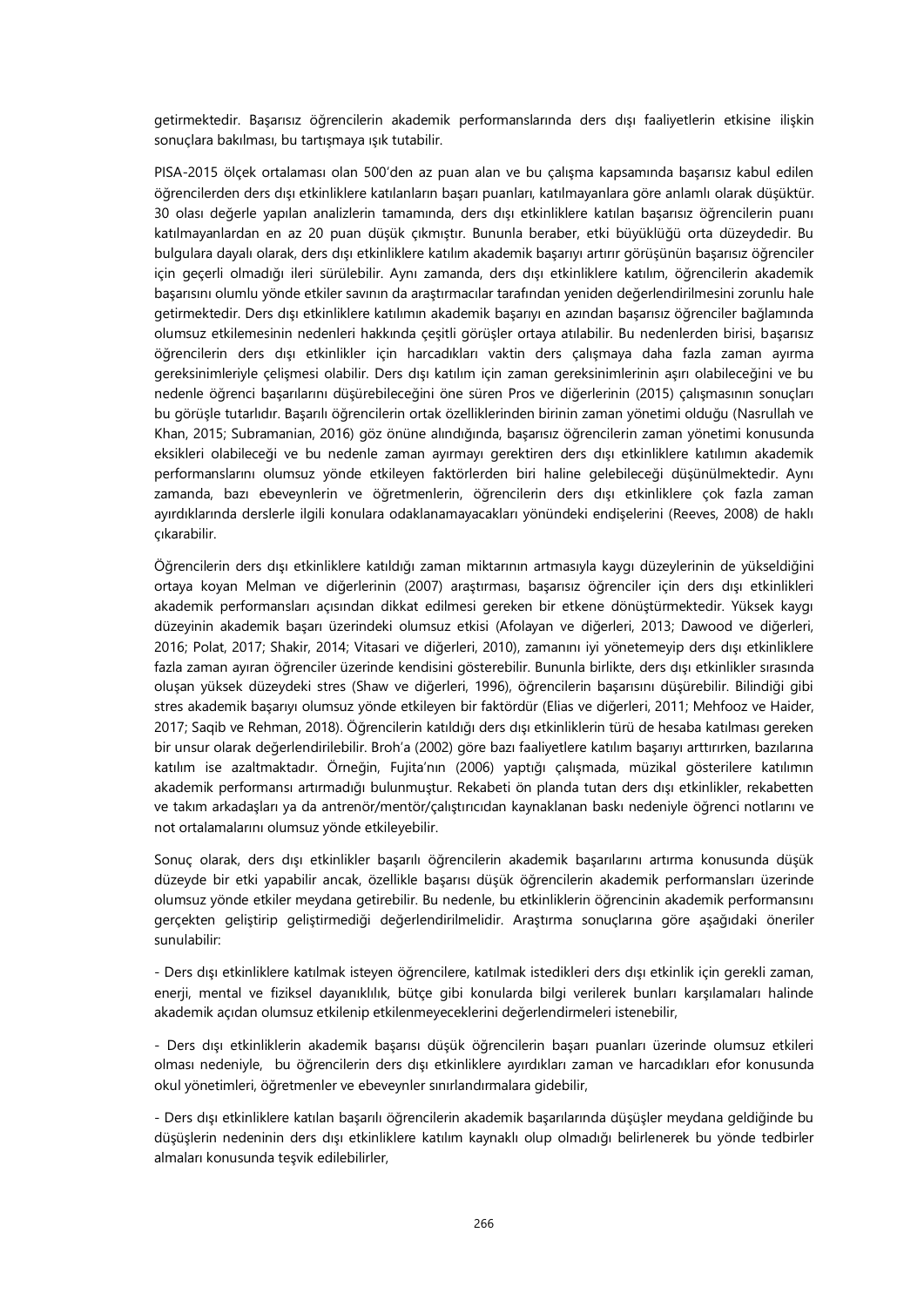- Ders dışı etkinliklere katılımın karmaşık yapısının akademik başarı üzerine etkisini ortaya koymaya dönük olarak kapsamlı ve uzun soluklu araştırmalar yapılabilir. Örneğin, ders dışı etkinliklere harcanan zamanın, katılım sıklığının veya katılım sağlanan etkinlik sayısının akademik başarıya etkisi açıklanabilir.

## **Çıkar Çatışması Bildirimi**

Yazar, bu makalenin araştırılması, yazarlığı ve / veya yayınlanmasına ilişkin herhangi bir potansiyel çıkar çatışması beyan etmemiştir.

# **Destek/Finansman Bilgileri**

Yazar, bu makalenin araştırılması, yazarlığı ve / veya yayınlanması için herhangi bir finansal destek almamıştır.

### **KAYNAKÇA/REFERENCES**

- Afolayan, J. A., Donald, B., Onasoga, O., Babafemi, A., & Agama Juan, A. (2013). Relationship between anxiety and academic performance of nursing students, Niger Delta University, Bayelsa State, Nigeria. *Advances in Applied Science Research*, 4(4), 25-33.
- Andersen, J. P., Prause, J. & Silver, R. C. (2011). A step-by-step guide to using secondary data for psychological research. *Social and Personality Psychology Compass*, 5(1), 56-75.
- Annu, S., & Sunita, M. (2015). Extracurricular activities and student's performance in secondary school of government and private schools. *International Journal of Sociology and Anthropology Research*, 1(1), 53-61.
- Arıkan, S., Özer, F., Şeker, V., & Ertaş, G. (2020). Geniş ölçekli testlerde örneklem ağırlıklarının ve olası değerlerin önemi. *Eğitimde ve Psikolojide Ölçme ve Değerlendirme Dergisi, 11*(1); 43-60. doi: 10.21031/epod.602765
- Breakspear, S. (2014). How does PISA shape education policy making? Why how we measure learning determines what counts in education. 21 Aralık 2017 tarihinde [http://simonbreakspear.com/wp](http://simonbreakspear.com/wp-content/uploads/2015/09/Breakspear-PISA-Paper.pdf)[content/uploads/2015/09/Breakspear-PISA-Paper.pdf](http://simonbreakspear.com/wp-content/uploads/2015/09/Breakspear-PISA-Paper.pdf) adresinden erişildi.
- Broh, B. A. (2002). Linking extracurricular programming to academic achievement: Who benefits and why?. *Sociology of Education*, 75(1), 69-95.
- Büyüköztürk, Ş. (2013). Sosyal bilimler için veri analizi el kitabı: İstatistik, araştırma deseni SPSS uygulamaları ve yorum. Ankara: Pegem A Yayıncılık.
- Corti, L. (2008). Secondary analysis. L. M. Given (Ed.) *The Sage encyclopedia of qualitative research methods volumes 1&2* içinde (s.801-803). Thousand Oaks, California: SAGE Publications, Inc.
- Dawood, E., Al Ghadeer, H., Mitsu, R., Almutary, N., & Alenezi, B. (2016). Relationship between test anxiety and academic achievement among undergraduate nursing students. *Journal of Education and Practice*, 7(2), 57-65.
- Elias, H., Ping, W. S., & Abdullah, M. C. (2011). Stress and academic achievement among undergraduate students in Universiti Putra Malaysia. *Procedia-Social and Behavioral Sciences*, 29, 646-655.
- Fredricks, J. A. (2012). Extracurricular participation and academic outcomes: Testing the over-scheduling hypothesis. *Journal of Youth and Adolescence*, 41(3), 295-306.
- Fujita, K. (2006). The effects of extracurricular activities on the academic performance of junior high students. *Undergraduate Research Journal for the Human Sciences*, 5. 28 Ekim 2018 tarihinde [www.kon.org/urc/v5/fujita.html](http://www.kon.org/urc/v5/fujita.html) adresinden erişildi.
- Horsley, M. & Sikorová, Z. (2014). Classroom teaching and learning resources: International comparisons from TIMSS – A preliminary review. *Orbis Scholae*, 8(2), 43-60.
- Jamal, A. A. (2012). Developing interpersonal skills and professional behaviors through extracurricular activities participation: a perception of King Abdulaziz university medical students. *Journal of King Abdulaziz University–Medical Sciences*, 19(4), 3-24.
- Johnston, M. P. (2017). Secondary data analysis: A method of which the time has come. *Qualitative and Quantitative Methods in Libraries*, 3(3), 619-626.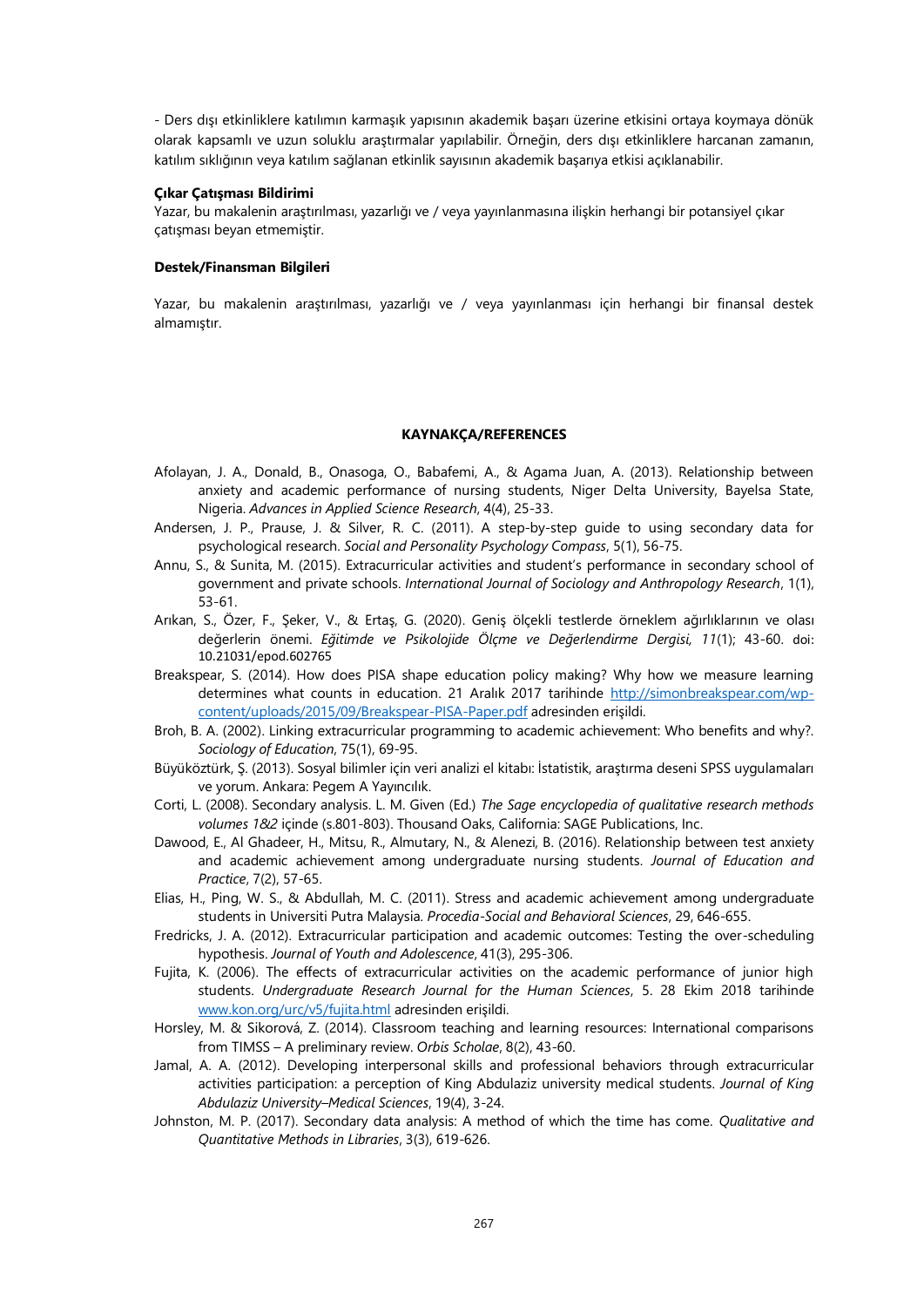- Knifsend, C. A., & Graham, S. (2012). Too much of a good thing? How breadth of extracurricular participation relates to school-related affect and academic outcomes during adolescence. *Journal of Youth and Adolescence*, 41(3), 379-389.
- Krippendorff, K. (2004). *Content analysis: An introduction to its methodology*. Thousand Oaks, CA, USA: Sage Publications.
- Lawhorn, B. (2008). Extracurricular activities. *Occupational Outlook Quarterly*, 9, 16-21. 28 Mayıs 2018 tarihind[e https://www.bls.gov/careeroutlook/2008/winter/art02.pdf](https://www.bls.gov/careeroutlook/2008/winter/art02.pdf) adresinden erişildi.
- Lipscomb, S. (2007). Secondary school extracurricular involvement and academic achievement: A fixed effects approach. *Economics of Education Review*, 26(4), 463-472.
- Long-Sutehall, T., Sque, M. & Addington-Hall, J. (2011). Secondary analysis of qualitative data: a valuable method for exploring sensitive issues with an elusive population?. *Journal of Research in Nursing*, 16(4), 335-344. 1 Eylül 2018 tarihinde [https://www.wlv.ac.uk/media/wlv/pdf/Secondary-analysis-](https://www.wlv.ac.uk/media/wlv/pdf/Secondary-analysis-JRN3815531.pdf)[JRN3815531.pdf](https://www.wlv.ac.uk/media/wlv/pdf/Secondary-analysis-JRN3815531.pdf) adresinden erişildi.

Massoni, E. (2011). Positive effects of extra curricular activities on students. *Essai*, 9(1), 84-87.

- McGinn, K. (2008). Secondary data. L. M. Given (Ed.) *The Sage encyclopedia of qualitative research methods volumes 1&2* içinde (s.803-804). Thousand Oaks, California: SAGE Publications, Inc.
- McNeal Jr, R. B. (1999). Participation in high school extracurricular activities: Investigating school effects. *Social Science Quarterly*, 291-309. 28 Mayıs 2018 tarihinde [http://web.a.ebscohost.com/ehost/pdfviewer/pdfviewer?vid=0&sid=b0e67d89-b15c-4cc2-a3af](http://web.a.ebscohost.com/ehost/pdfviewer/pdfviewer?vid=0&sid=b0e67d89-b15c-4cc2-a3af-bc5175ebfa56%40sessionmgr4006)[bc5175ebfa56%40sessionmgr4006](http://web.a.ebscohost.com/ehost/pdfviewer/pdfviewer?vid=0&sid=b0e67d89-b15c-4cc2-a3af-bc5175ebfa56%40sessionmgr4006) adresinden erişildi.
- Mehfooz, Q.U.A. & Haider, I.S. (2017). Effect of stress on academic performance of undergraduate medical students. *Journal of Community Medicine & Health Education*, 7(6), 1-4. doi: 10.4172/2161- 0711.1000566
- Mehus, O. M. (1932). Extracurricular activities and academic achievement. *The Journal of Educational Sociology*, 6(3), 143-149.
- Melman, S., Little, S. G., & Akin-Little, K. A. (2007). Adolescent overscheduling: The relationship between levels of participation in scheduled activities and self-reported clinical symptomology. *The High School Journal*, 90(3), 18-30.
- Milli Eğitim Bakanlığı. (2010). *PISA 2006 projesi ulusal nihai rapor*. Ankara: T.C. Milli Eğitim Bakanlığı Eğitimi Araştırma ve Geliştirme Dairesi Başkanlığı.
- Moriana, J. A., Alós, F., Alcalá, R., Pino, M. J., Herruzo, J., & Ruiz, R. (2006). Extra-curricular activities and academic performance in secondary students. *Electronic Journal of Research in Educational Psychology*, 4(1), 35-46.
- Nasrullah, S., & Khan, M.S. (2015). The impact of time management on the students' academic achievements. *Journal of Literature, Languages and Linguistics*, 11, 66-71.
- OECD. (2017). PISA 2015 Technical Report. Paris: OECD Publishing.
- OECD. (2016). PISA 2015 *Results (Volume I): Excellence and equity in education*. Paris: OECD Publishing. <http://dx.doi.org/10.1787/9789264266490-en>
- OECD. (2009). *PISA data analysis manual: SPSS (Second Edition)*. Paris: OECD Publishing.
- Oral, I., & McGivney, E. (2013). *Türkiye'de matematik ve fen bilimleri alanlarında öğrenci performansı ve başarının belirleyicileri TIMSS 2011 analizi*. İstanbul: Eğitim Reformu Girişimi.
- Özdemir, C. (2017). OECD PISA Türkiye verisi kullanılarak yapılan araştırmaların metodolojik taraması. *Eğitim Bilim Toplum*, 14(56), 10-27.
- Pros, R.C., Muntada, M.C., Busquets, C.G., Martin, M.B., & Saez, T.D. (2015). Night-rest patterns, extracurricular sports activities and academic achievement in primary education students. *Revista De Psicologia Del Deporte*, 24(1), 53-59.
- Polat, E. (2017). Kaygı düzeyi ve akademik özyeterlik inancının akademik başarı ile ilişkisi. *Yönetim ve Ekonomi Araştırmaları Dergisi*, 15(4 (Ek Sayı)), 1-22. doi[: http://dx.doi.org/10.11611/yead.312024](http://dx.doi.org/10.11611/yead.312024)

Reeves, D. B. (2008). The learning leader/the extracurricular advantage. *Educational Leadership*, 66(1), 86-87.

- Rutkowski, L., Gonzalez, E., Joncas, M. ve von Davier, M. (2010). International large-scale assessment data: Issues in secondary analysis and reporting. Educational Researcher, 39(2), 142-151.
- Saqib, M., & Rehman, K. U. (2018). Impact of stress on students academic performance at secondary school level at District Vehari. *International Journal of Learning and Development*, 8(1), 84-93.
- Shakir, M. (2014). Academic anxiety as a correlate of academic achievement. *Journal of Education and Practice*, 5(10), 29-36.
- Shaw, S. M., Caldwell, L. L., & Kleiber, D. A. (1996). Boredom, stress and social control in the daily activities of adolescents. *Journal of Leisure Research*, 28(4), 274-292.